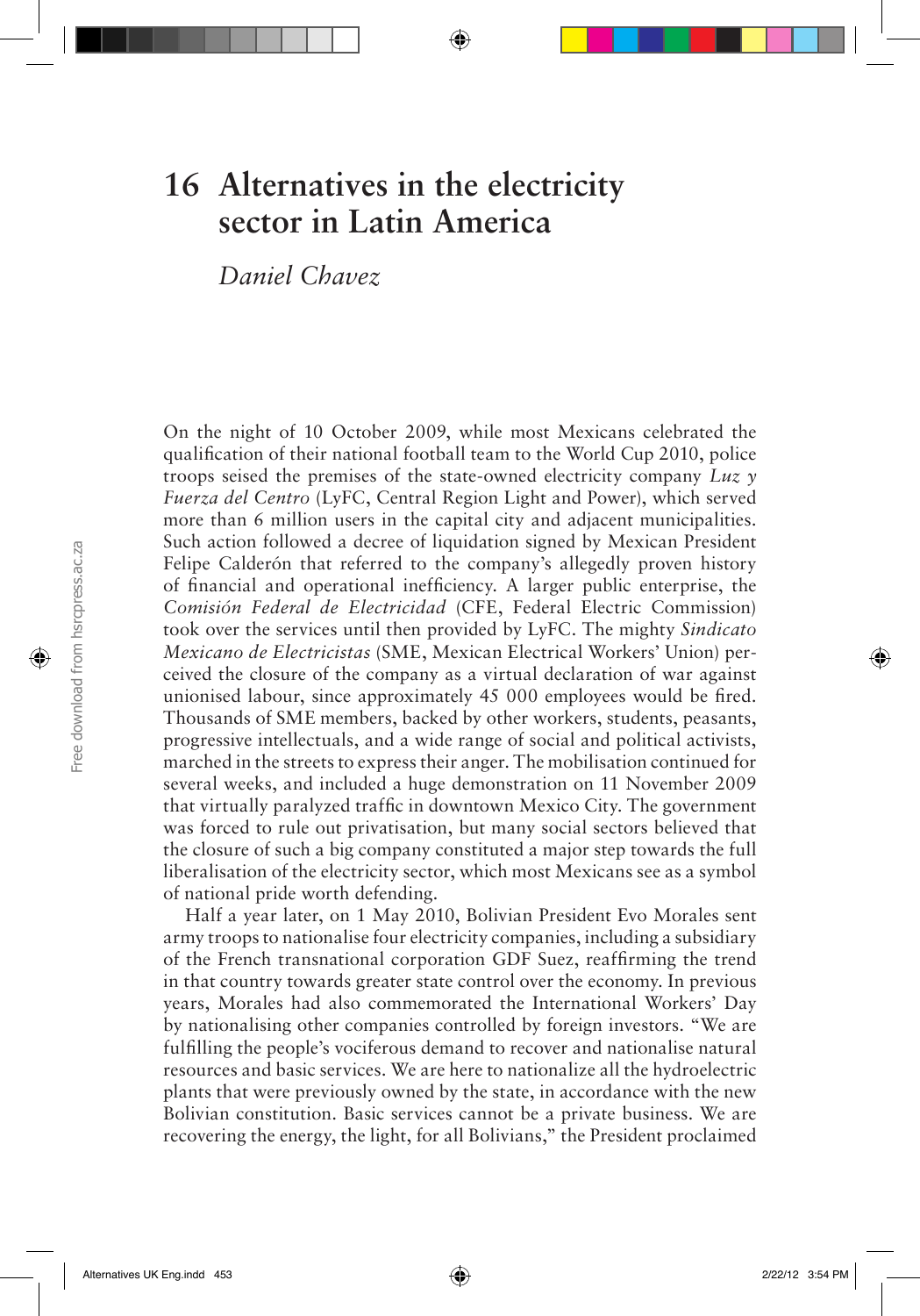in Cochabamba, announcing that the state had regained control of 80% of electricity generation and that his aim was to achieve in the near future the complete nationalisation of the power sector (*Brecha* 2010, 23).

These two stories portray the core tensions and the social, economic, and political forces that have shaped the electricity sector in Latin America. During the past three decades, mainstream policy officials, business executives, consultants, and conservative researchers have been excessively optimistic about the potential impacts of market-oriented reforms in the sector. Many scholars considered privatisation and deregulation to be the best and/or only means to increase efficiency of public services and promote economic and social development. But rather than regional convergence towards open markets, we see in Latin America a diverse mix of institutional arrangements, including the revival of state ownership and other emerging alternatives to marketisation. Beginning in the 1980s, all Latin American countries implemented profound policy reforms in the electricity sector, which resulted in diverse models for market liberalisation and institutional restructuring. The tide began to change in the late 1990s with the regional expansion of several left-of-centre governments, which meant strengthening state ownership and even the renationalisation of power utilities (Barrett et al., 2008).

The purpose of this chapter is to contribute relevant information and analysis to ongoing national, regional, and global debates on reforms in the electricity sector in Latin America. We begin with an overview of the sector, followed by a summary of the types and trends of "alternatives to privatisation" found in the region based on the same conceptual and methodological framework employed in the other studies presented in this book, including an analysis of their successes and failures. The concluding section summarises the key findings and recommendations of the study.

This "mapping exercise" required surveying a wide range of organisational arrangements defined in the taxonomy originally outlined for the project (see Chapter 2, this volume, for more detail), which included different kinds of organisations with varying characteristics and service objectives. In practice, the most important type of alternative found in the region was the public enterprise (PE), which is sometimes also referred to as government controlled enterprise (GCE), state-owned enterprise, parastatals, public companies or public corporations. The electricity sector in Latin America includes various forms of PEs, with much heterogeneity in terms of inclusion in the broader ownership and managerial structures and diverse degrees of financial and administrative autonomy, as we shall see below.

The survey also covered non-profit and non-governmental service delivery arrangements, including both siseable cooperatives and small-scale generation and distribution units such as microdams and wind turbines run by local communities and user cooperatives across the region. Although they comply with some of the criteria used to identify "alternatives", such smallscale private service providers are not very significant in Latin America. They might constitute an appropriate solution in remote and isolated areas,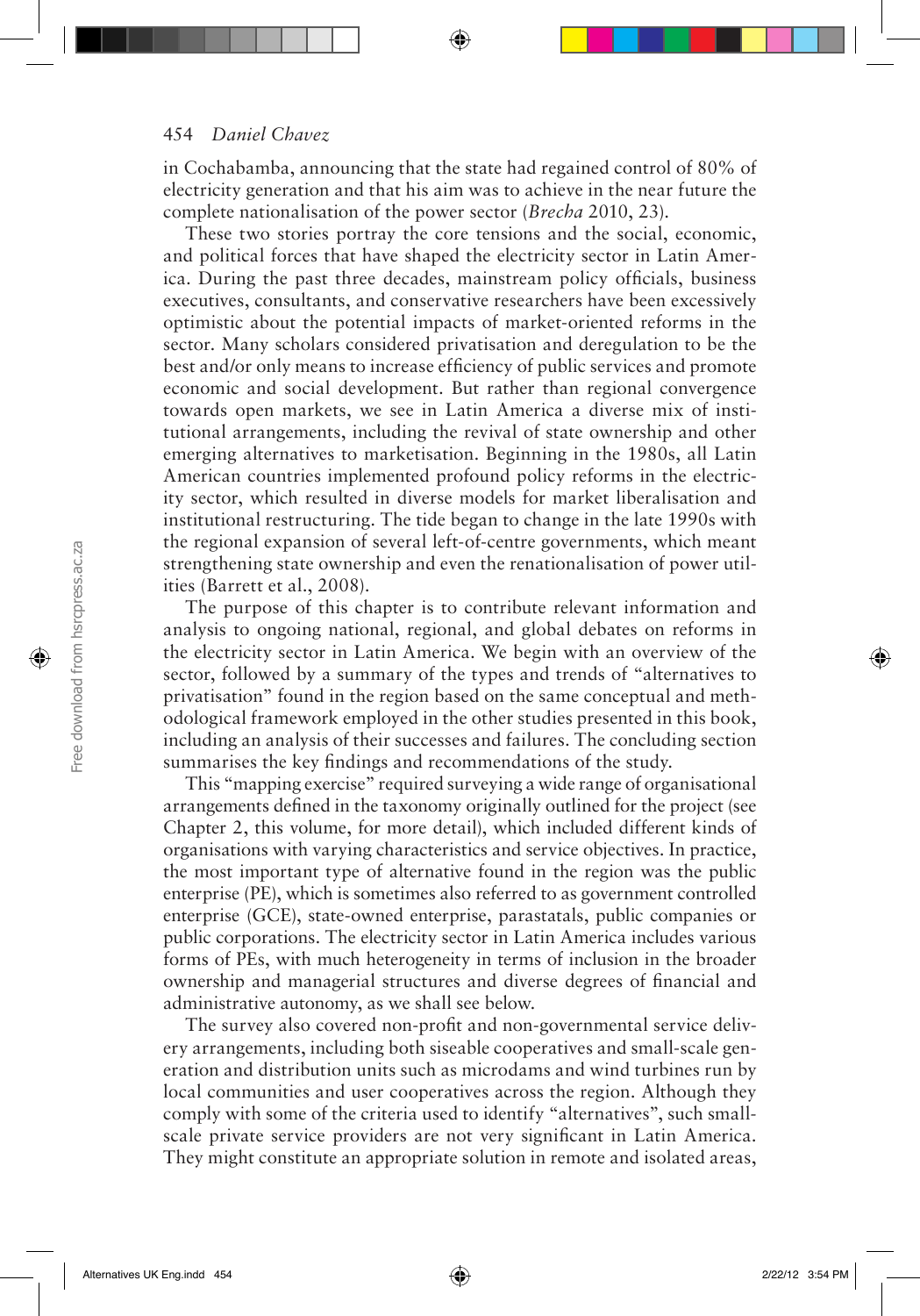but they provide only a tiny fraction of the power consumed in the region. For the global South as a whole, between 10 and 50 million people were served by approximately 7 000 small-scale service providers, including both for- and non-profit (Kariuki and Schwartz 2005). The vast majority of those arrangements (85%) were located in Asia; less than 500 smallscale initiatives of this kind were found in Africa, the Middle East, and Latin America. Moreover, although larger cooperatives are strong players in the electricity market of some countries – in Costa Rica, for instance, the *cooperativas eléctricas* cover the needs of more than 12% of the population, and in Argentina a significant share of the distribution is also controlled by cooperatives (Zilocchi 1998) – in general they tend to operate as any other profit-seeking private company. From an idealistic perspective, user cooperatives might represent a valuable alternative to privatisation, being a legitimate self-management or co-management option that guarantees coverage, participation, equity, and social control over the production and management of vital public services; however, the empirical evidence that supports such a view is weak.

The information and analysis presented in this paper derive from a combination of different sources and research methods, comprising (i) the author's own fieldwork in the region; (ii) a comprehensive desktop review of academic, technical and journalistic publications, and internal documents, including corporate Websites; and (iii) detailed surveys conducted by local researchers based in the Southern Cone, the Andean region, and Central America.<sup>1</sup> The study relied on an extensive review of over 30 electricity companies in different national, regional, and municipal settings.

Despite the efforts undertaken to cover as wide a range of service providers as possible, and in as much depth as possible, the methodology faced clear limitations. Latin America is a vast and highly heterogeneous region. Drawing meaningful conclusions based on a comparative appraisal of the many and diverse experiences that have evolved in the region is not an easy task. The institutional schemes, the managerial processes, and the social, economic and political actors engaged in the development of the electricity sector are many, and therefore it has been very difficult to document subtle features that often are key determinants of the categorisation of an experience as an "alternative". But such is the nature of exploratory research of this type. It is hoped that future detailed case studies based on this initial mapping exercise will be able to provide more fine-grained insights.

#### **ELECTRICITY SERVICES IN THE LATIN AMERICAN REGION**

Energy, and electricity in particular, is a crucial component of social and economic development. As stated in a recent report published by the World Health Organization (WHO) and the United Nations Development Programme (UNDP):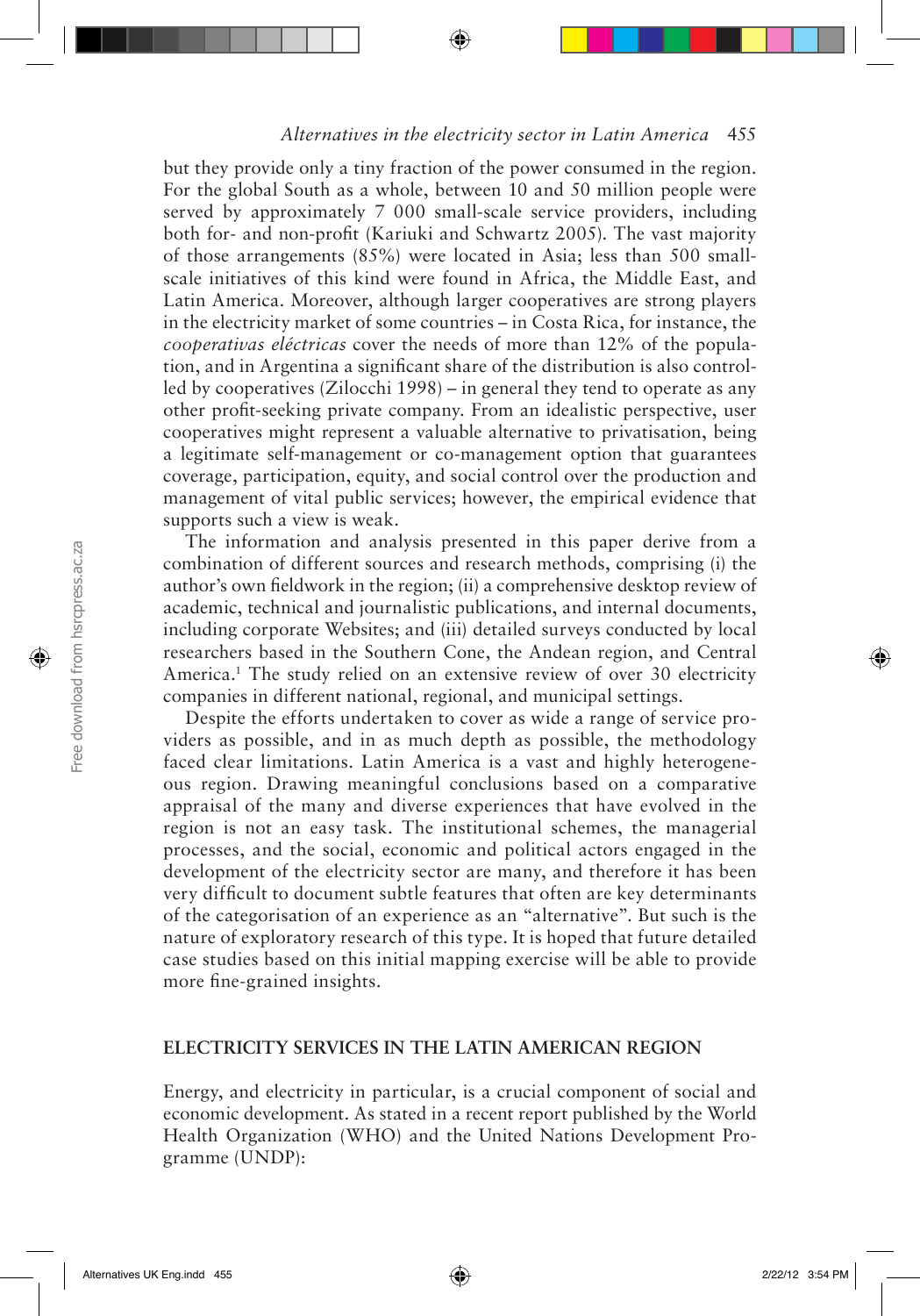#### 456 *Daniel Chavez*

lack of access to modern energy services dramatically affects health, limits opportunities and widens the gap between the haves and havenots. The vulnerability of the poor is only worsened with recent challenges from climate change, a global financial crisis, and volatile energy prices. (Neira and Vandeweerd 2009, i)

Electricity, in particular, is and has been of critical importance to economic and social development across the global South. However, as acknowledged in a study published by the Economic Commission for Latin America and the Caribbean (ECLAC), UNDP, and the Club de Madrid, there has been little research "on the linkage between access to energy services and attainment of national goals for development, poverty reduction and environmental protection" (Bárcena et al., 2009, 5).

At present, the overall access to electricity in Latin America – where several countries have reached almost universal coverage – seems less problematic than in other parts of the world, as Figure 16.1 shows. Nevertheless, a closer look at the region reveals deeper problems:

[D]espite the high rates of urbanization in Latin America and the Caribbean, almost 30 million people still do not have electricity, of whom 21.4 million (73 percent) are poor. The lack of electrical services is directly related to poverty: it is estimated that, of the total poor in the region (200 million), about 10 percent have no electrical services and this figure rises to 30 percent in the case of the absolute poor...Efficient and effective access to energy services is a vital requirement for attainment of the Millennium Development Goals, which in turn are intrinsically linked to the enhancement of human rights and of democracy. (Bárcena et al., 2009, 7)



*Figure 16.1* Share of population without access to electricity in the global South. Source: International Energy Agency, (2009).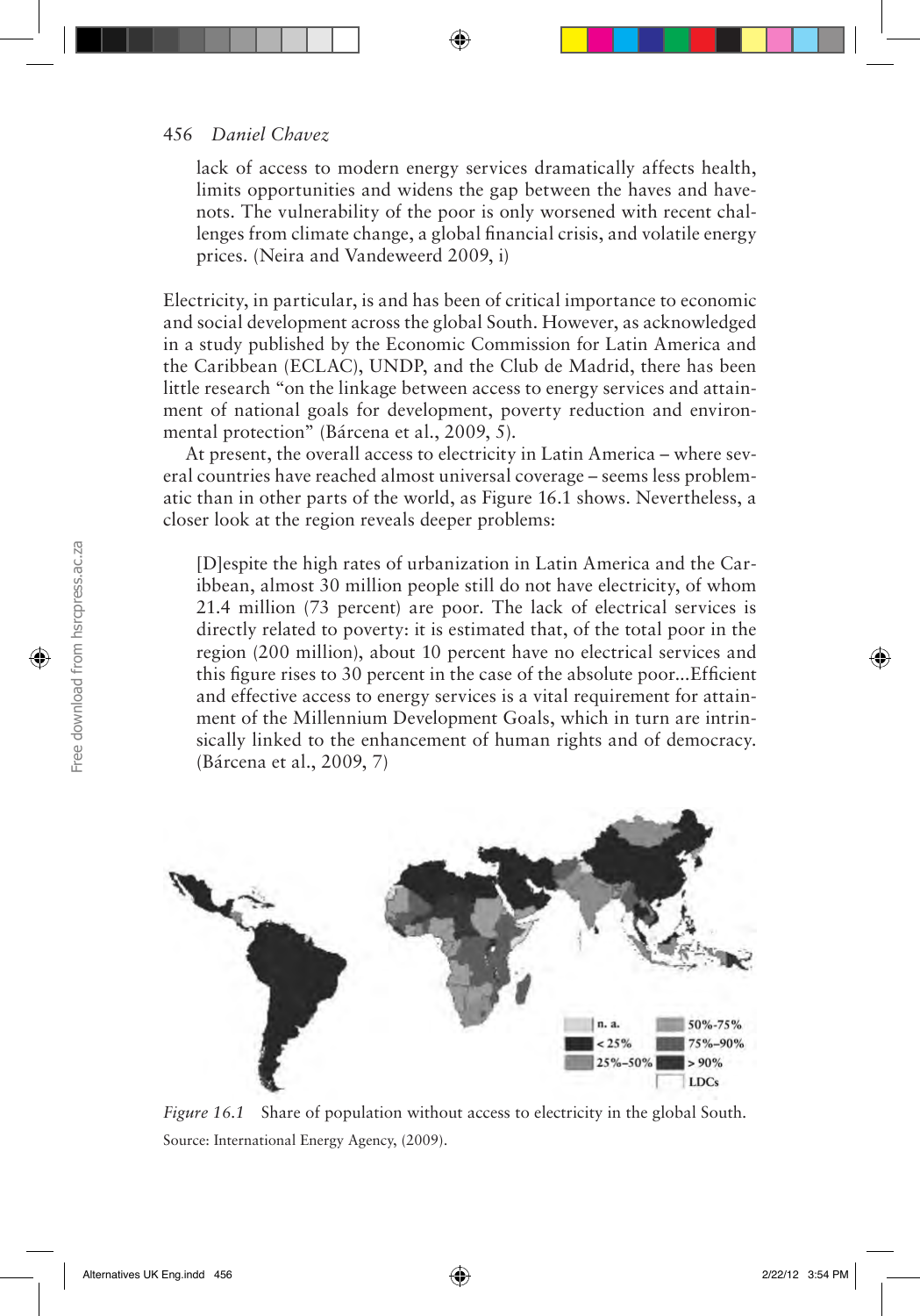According to the most up-to-date official statistics by the Latin American Energy Organisation (OLADE 2008), electricity accounted for 23% of the total energy consumed in the region in the year 2007, of which 56.7% was generated by hydroelectric power and 39.7% by thermoelectric facilities. Nuclear generation, being restricted to Argentina, Brazil, and Mexico, contributed 2.4% of the total supply, while the combined energy produced by geothermal, solar, and wind plants only reached 1.1%. However, while Brazil, Venezuela, and Peru are among the 10 countries in the world considered to have high levels of water resources, the installed hydroelectric capacity constitutes only 19.9% of the generating potential of the region, and the nine countries with higher consumption concentrate 95.6% of the hydroelectric generation across the region. The hydroelectric potential effectively used is only 5.2% in Peru and 40.1% in Venezuela. On the other hand, the rate of consumption of electricity in the region increases at around 4.0% per year, which means it doubles every 17 years (Goldemberg 2009). Table 16.1 presents a more detailed description of the electricity sector in 19 Latin American countries.

In institutional terms, the profile of the electricity sector has changed radically in Latin America in the past two decades. All countries in the region carried out profound reforms throughout the 1990s, adopting diverse institutional formats with a wide range of options as regards the degree of market openness and the promotion of private investment. The haste led in some cases to processes of privatisation without having established a consistent regulatory framework prior to the sale of state-owned companies.

The pioneer of neoliberal reform in the region was Chile. The government launched a wave of privatisation of public services in 1982, in the context of a brutal military dictatorship led by General Augusto Pinochet. Following the fundamentalist free-market principles advocated by a group of young economists trained in the US, the so-called Chicago Boys (Valdes 2008), Chile became the first country in the region to deregulate the power sector, soon followed by a group of neighbouring countries that between 1992 and 1996 implemented a similar model. Among them, the most radical case was Argentina, which privatised public services on a massive scale.

Brazil, Latin America's largest country, followed a different path. Around 1995, encouraged by the World Bank, the government "began efforts to try to impose a near exact copy of the 1990 British privatisation/liberalisation reforms to its electricity sector" (Thomas 2009b, 4), but a few years later the process concluded with the state still being the main actor, after the leftist *Partido dos Trabalhadores* (PT, Workers Party, led by Luis Inácio Lula da Silva) acceded to national office in 2003. The current picture of the Brazilian power sector is one of a mixed public-private ownership system in which the state dominates electricity generation (being responsible for  $85\%$ ) of the total), while the private sector dominates distribution (80% of the national market) and transmission is relatively equally divided (17 of the 26 operating companies are private, but the public ones are larger). A recent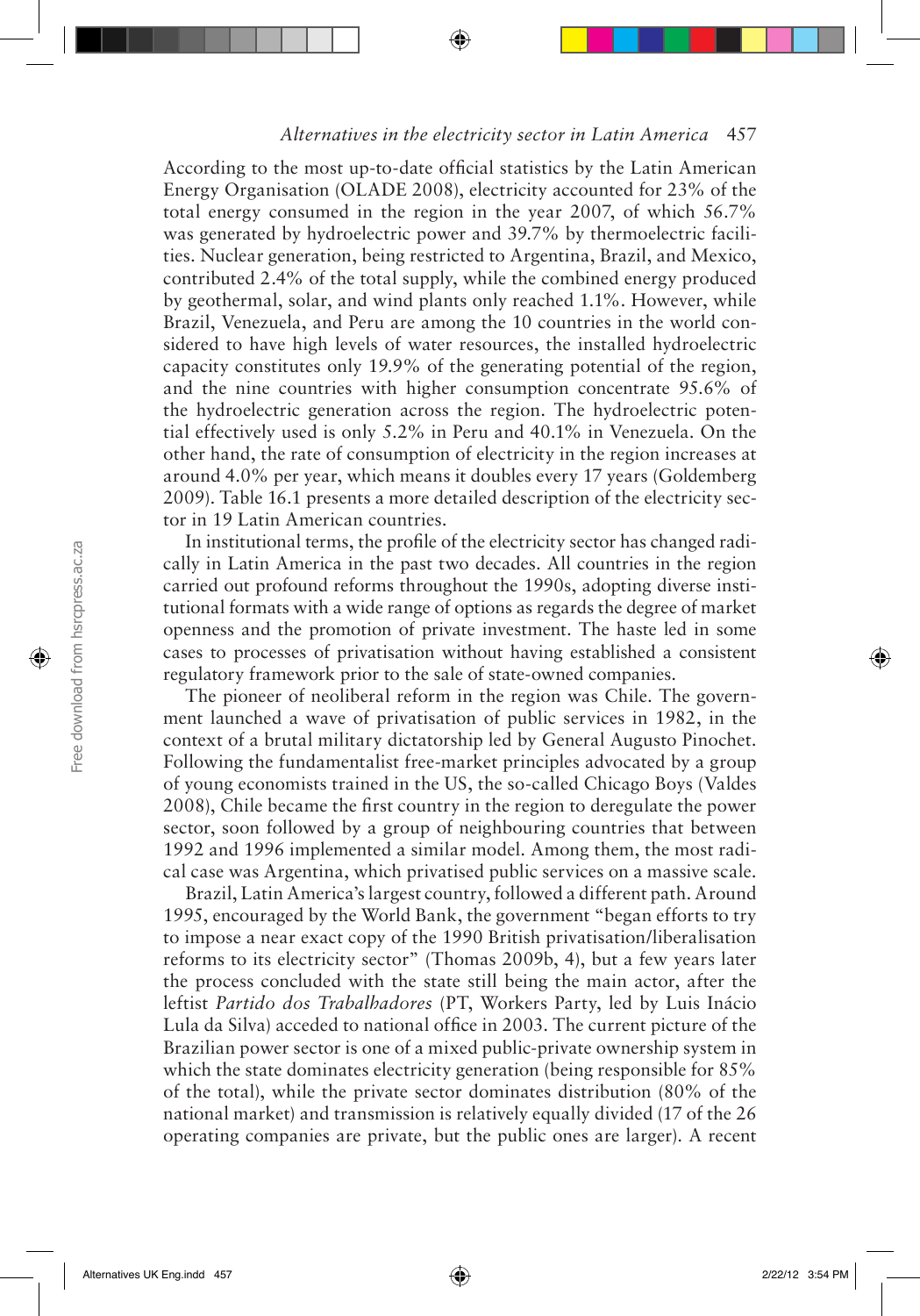|                | Population      |                    | Installed capacity |         | National annual | Per capita                 | Electricity |                 | Degree of privatization |              |
|----------------|-----------------|--------------------|--------------------|---------|-----------------|----------------------------|-------------|-----------------|-------------------------|--------------|
| Country        | (million)       | Total              | Hydro              | Thermal | consumption     | consumption<br>residential | coverage    | Generation      | Transmission            | Distribution |
| Argentina      | 39.0            | 28.1 GW            | 35%                | 61%     | 122.9 TWh       | 749.3 kWh                  | 95.0%       | P               |                         |              |
| <b>Bolivia</b> | 9.6             | LS GW              | 32%                | 68%     | 5.3 TWh         | 177.5 kWh                  | 69.0%       |                 |                         |              |
| Brazil         | 190.1           | 101.0 GW           | 76%                | 22%     | 486.0 TWh       | 472.5 kWh                  | 97.9%       | Ø               |                         |              |
| Chile          | 16.4            | 15.9 GW            | 34%                | 66%     | 60.1 TWh        | 536.1 kWh                  | 99,0%       |                 |                         |              |
| Colombia       | 46.8            | 13.7 GW            | $62\%$             | 34%     | 53.7 TWh        | 382.0 kWh                  | 94.0%       |                 |                         |              |
| Costa Rica     | 4.4             | 2.1 GW             | 67%                | 21%     | 9.2 TWh         | 733.9 kWh                  | 98.6%       | 4               | 1                       |              |
| Cuba           | 11.4            | 5.4 GW             | $1\%$              | 99%     | 17.6 TWh        | 547.8 kWh                  | 95.5%       | ۸               |                         |              |
| Dominican R.   | 9.8             | 5.5 GW             | $8\%$              | 92%     | 14.8 TWh        | 447.7 kWh                  | 95.7%       | $\hat{\bullet}$ |                         |              |
| Ecuador        | 13.4            | 4.5 GW             | 46%                | \$4%    | 18.2 TWh        | 301.7 kWh                  | 90.2%       |                 |                         |              |
| El Salvador    | 7.0             | 1.4 GW             | 34%                | 51%     | 5.6 TWh         | 223.1 kWh                  | 95.5%       |                 | r                       |              |
| Guatemala      | 13.0            | 2.1 GW             | 36%                | 62%     | 8.6 TWh         | 174.8 kWh                  | 84.7%       |                 |                         |              |
| Honduras       | 7.5             | 1.6 GW             | 32%                | 68%     | $6.3$ TWh       | 287.5 kWh                  | 67.0%       | æ               |                         |              |
| México         | 107.5           | 49.9 GW            | 23%                | 72%     | 231.4 TWh       | 430.6 kWh                  | 96,0%       | ₫               |                         |              |
| Nicaragua      | 5.6             | $0.8$ GW           | $12\%$             | 77%     | 3.3 TWh         | 123.0 kWh                  | 69.2%       | €               |                         |              |
| Panama         | $\overline{33}$ | $1.5 \, \text{GW}$ | 58%                | 42%     | 6.4 TWh         | 478.3 kWh                  | 83.0%       | A               |                         |              |
| Paraguay       | 6.4             | 8.1 GW             | 100%               | $0\%$   | 8.6 TWh         | 547.7 kWh                  | 93.2%       |                 |                         |              |
| Peru           | 28.3            | 7.0 GW             | 46%                | 54%     | 29.9 TWh        | 229.3 kWh                  | 78.1%       | e               |                         |              |
| Uruguay        | 3.5             | 2.2 GW             | 69%                | 31%     | 9.22 TWh        | 875.2 kWh                  | 99.0%       | ₫               |                         |              |
| Venezuela      | 27.0            | 22.5 GW            | 65%                | 35%     | 110.1 TWh       | 741.4 kWh                  | 97.0%       |                 |                         |              |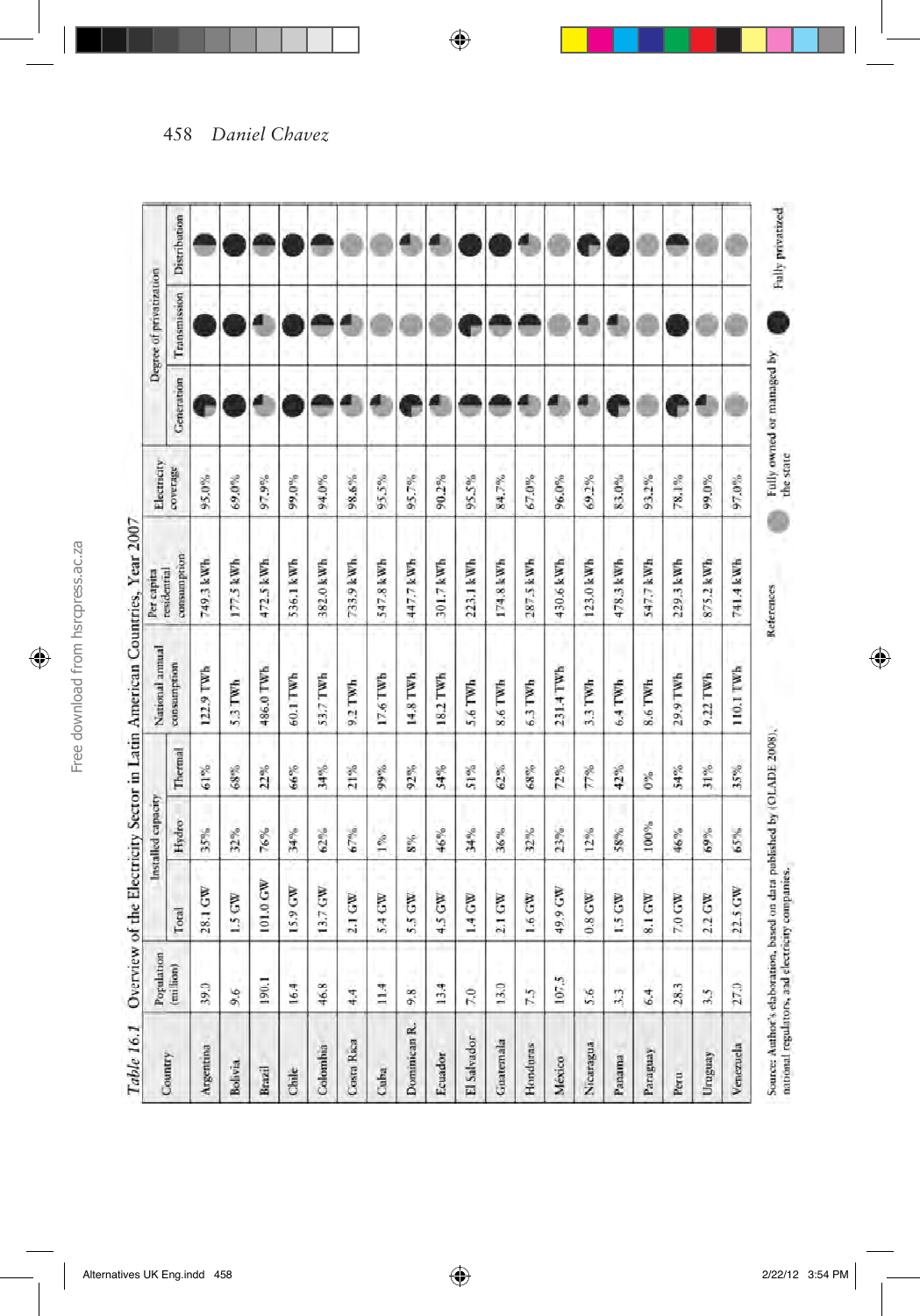appraisal of the Brazilian power sector highlights the importance of public planning as a key component of the so-called New Model: 2

Power planners in Brazil have made a measured return from market to plan. Replacing a strategy of comprehensive deregulation where control and oversight are automated through the market, the New Model uses markets not in an integrated and interlinked manner, but in discretely delineated areas to achieve targets established by a coordinated planning exercise. It is the plan that links the various elements of the power sector together as opposed to the market, which was supposed to do so under the earlier policy. Its origin can be traced to Brazil's early successful experiments with state-led electric power development. (Tankha 2010, 193)

In terms of expansion of supply, Latin American countries attracted a significant amount of private investment until about 2000. One type of business that flourished in several places was small, independent producers with the ability to sell electricity to large customers, both public and private, mainly based on thermal generation. As the process of liberalisation deepened, the number of major foreign investors in the region has been reduced to a handful of European and US corporations, predominantly Spanish firms, which have located in several countries in the region simultaneously (Hall 2007, Rozas Balbontín 2009, Thomas 2009a, Wilde-Ramsing and Steinweg 2010).

After more than two decades of market-driven reforms, previous promoters of the free-market approach have already acknowledged that privatisation has become out of favour or that previous reforms in this direction were too flawed (Andrés et al., 2007). This is consistent with global trends: a comparative study published almost a decade ago had already stated that "while most technical assessments classify privatisation as a success, it remains widely and increasingly unpopular, largely because of the perception that it is fundamentally unfair, both in conception and execution" (Birdsall and Nellis 2002, 1). By then, the interests of major transnational corporations in the power sector had already weakened, and several private investors had withdrawn from Latin America and other regions of the global South (Hall et al., 2009).

## **ALTERNATIVES TO MARKETISATION IN THE ELECTRICITY SECTOR**

Notwithstanding these concerns, and despite obvious limitations of the free-market paradigm in the wake of the global financial and economic crises since 2008, the hegemonic position amongst mainstream analysts of public services reform is still that public ownership and management of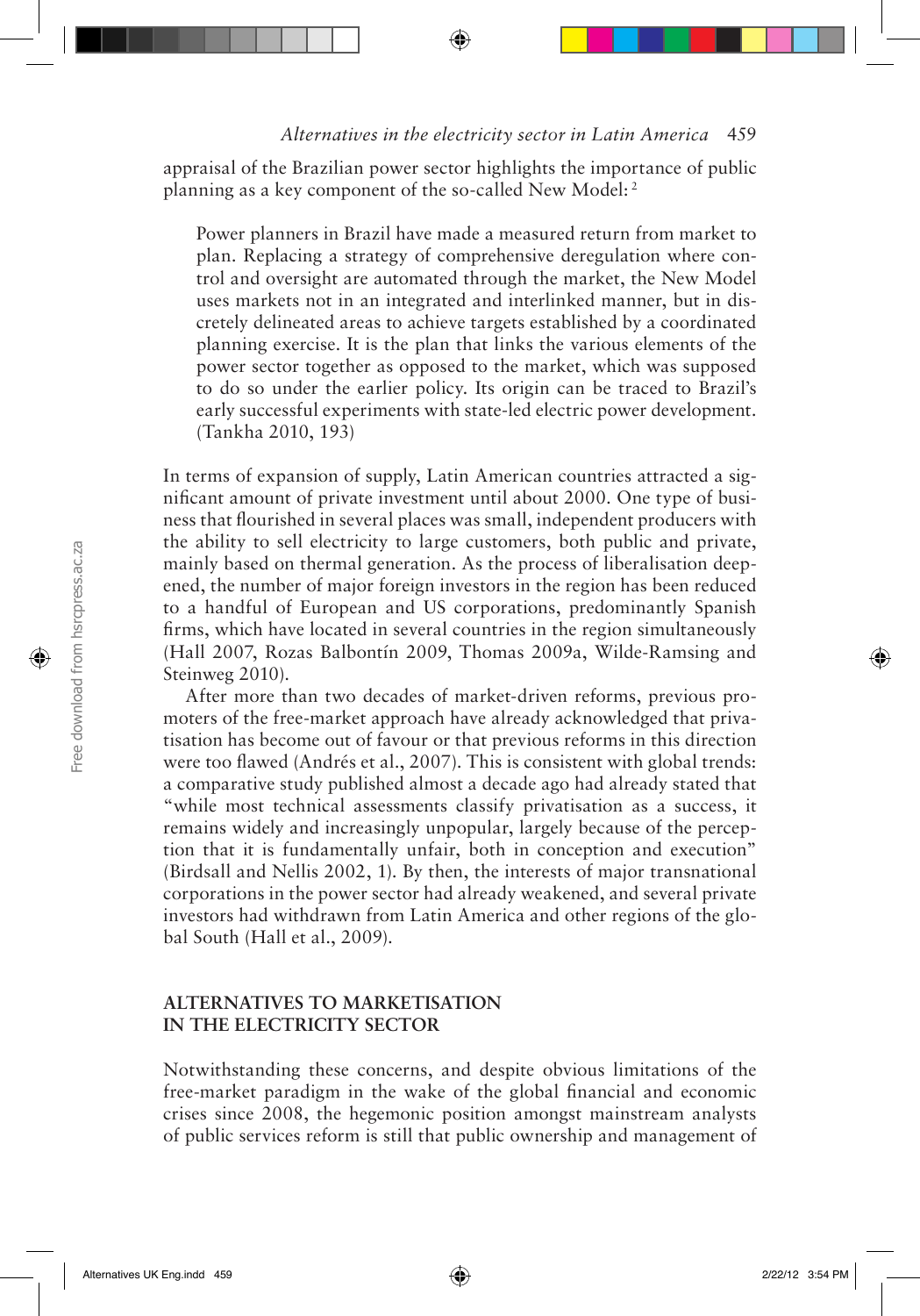services constitutes the wrong approach for promoting economic and social development. They point to a number of reasons, including the failure of governments to infuse public enterprises with a strong developmental mission, equating the state with inefficiency, corruption, cronyism, clientelism, and other vices. As one of the most influential theorists in the field has put it, "The inherent limitations of state ownership render public enterprises ineffective" (Rondinelli 2008, 22).

Faced with such arguments, Latin American defenders of the public sector could retort today, reaffirming physicist Galileo Galilei's response to the orthodox church doctrine of his time about his theory that the earth revolves around the sun: *Eppur si muove!* (And yet it moves). The empirical evidence portrayed in Table 16.1 shows that those countries in which electricity remained totally or mostly in the hands of the state have today equal or higher rates of coverage than those that opted for privatisation. This does not mean to deny the many and profound problems of Latin American public enterprises, but we return to this later in the chapter.

Enthusiasm for market reforms and greater private participation in the electricity sector has receded across the region during the past decade, but there are several Latin American countries in which PEs were never privatised and/or the transfer of assets to private owners has been negligible, and others in which market-driven reforms have been reversed. The next section runs through the origin and evolution of the region's PEs, reviews the current governance arrangements of the public sector, and assesses the performance of the state in terms of service delivery.

#### **ORIGIN AND EVOLUTION OF PUBLIC ENTERPRISES IN THE POWER SECTOR**

Across Latin America, in the first half of the 20th century, electricity was mainly a for-profit endeavour. Prior to the 1930s, the private sector was the first, and in many places the only, entity responsible for generation, transmission, and distribution of electric power. Electricity generation had a fast and selective growth, to the point where, by the mid-1920s, Argentina, Chile, and Brazil were global leaders in penetration rates. Chile, in particular, had the second highest per capita power consumption in the world, behind France. Service provision, however, was concentrated in urban and affluent areas, since commercial operators were not interested in expanding the grids to rural and/or unprofitable localities (Millán 2006).

Between the 1930s and the 1960s, the failure of the market approach pushed Latin American governments towards the nationalisation of private companies, in particular in those countries governed by charismatic nationalist leaders, such as Getulio Vargas in Brazil (1930–1945 and 1951–1954), Lázaro Cárdenas in Mexico (1934–1940), and Juan Domingo Perón in Argentina (1946–1955). In Brazil, the state challenged the predominantly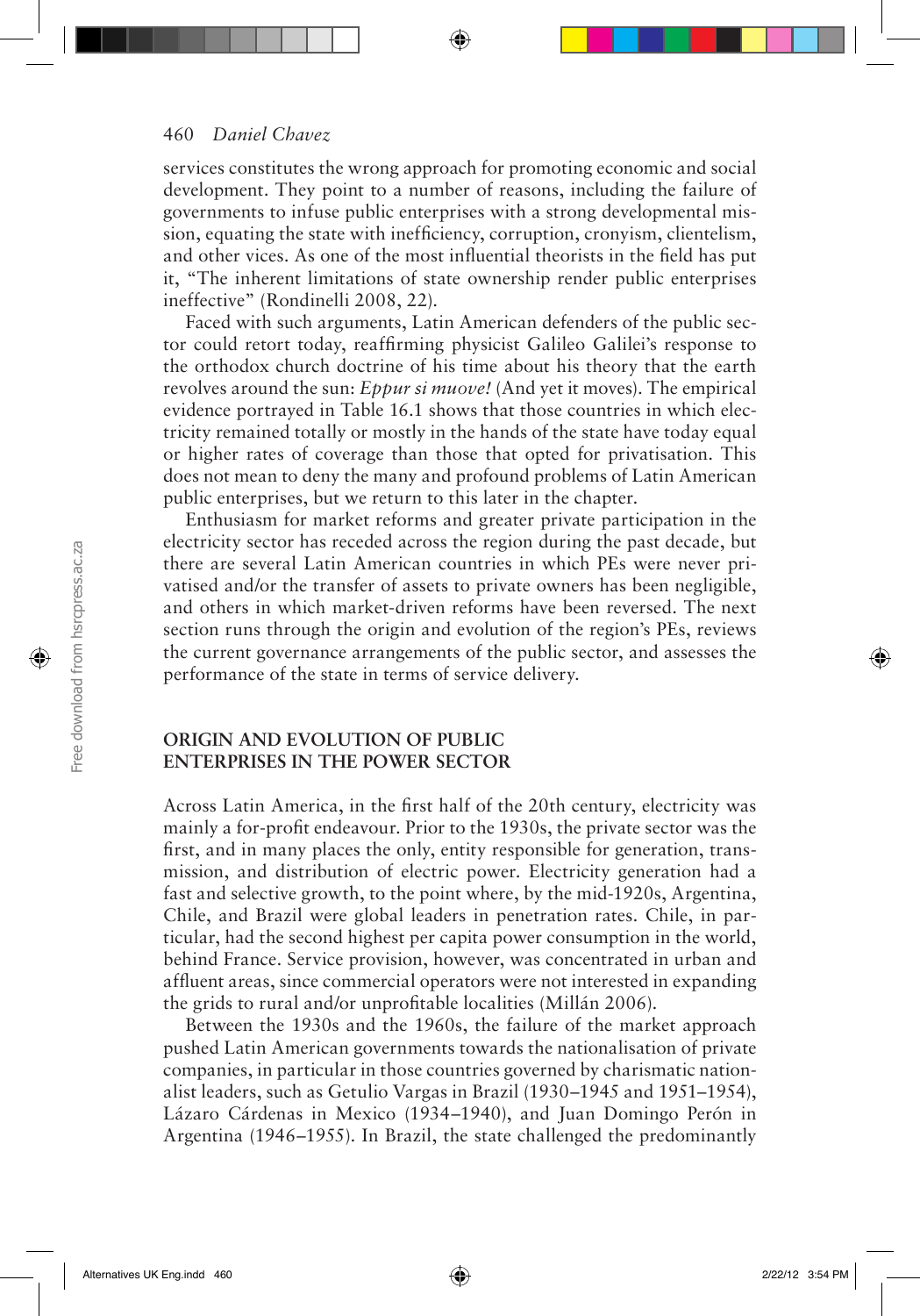foreign control, which was not meeting the electricity needs of the poorer, suburban, and rural sectors of the population. In 1934, the *Varguista* government passed legislation that required government authorisation to run all hydropower plants and imposed tighter controls over the private sector, including a tariff freeze and the cancellation of new licences to foreignowned firms during World War II (Marques 1997, Baer and McDonald 1998). In Mexico, two foreign conglomerates controlled a substantial share of the electricity sector. In 1936, a major strike organised by the SME triggered government intervention, in line with Cárdenas's policy of cooperation between labour and the state, setting the political context for the creation, in 1937, of the Federal Electric Commission, which in the following years would become the country's second most powerful enterprise (Reséndiz Núñez 1994). In Argentina, between 1910 and 1930, three companies owned by foreign investors were accountable for 74% of national power generation capacity (Lanciotti 2008). The private sector continued to be the main actor until 1943, when the Argentine government created a regulatory agency and began to exert pressure towards nationalisation. Such trends gathered speed and political support after 1946 under a *Peronista* government that promoted a more proactive role of the state in the electricity sector, within a much broader nationalist and welfarist agenda.

In the post-war period, most Latin American governments launched ambitious state-driven programmes aimed at expanding the electricity sector, as a way to promote economic growth and respond to the growing social needs of the population. In Brazil, the government promoted a national electrification plan and created new PEs for its implementation in the northeast and southeast regions. Regional (state-level) authorities were also allowed to create their own electricity companies, with financial support from the National Economic and Social Development Bank (BNDES). As a result, the share of the private sector in generation dropped from 82% in 1952 to 34% in 1962.

South America's largest electricity company, the *Centrais Elétricas Brasileiras S.A.* (Eletrobras, Brazilian Electric Power Corporation) was founded in 1962, followed by the nationalisation in 1964 and 1979 of the two biggest companies that had remained in private hands (Hamaguchi 2002). In Mexico, the government gained control in 1960 of the two large private corporations that were still active. The Mexican decree of nationalisation was based on three premises: (i) the state's goal to secure harmonious national development, guaranteeing its benefits to all citizens; (ii) a coherent public response to the growing demand for electricity; and (iii) the state's responsibility for the provision of electric power "for the benefit of society, not for private interest" (Rodríguez 1994, 28).

Throughout the 1960s, the installed capacity grew substantially in most countries of the region, averaging 12% annually, which meant doubling in size every six years. Such growth was enthusiastically supported by international financial organisations such as the Inter-American Development Bank (IDB) and the World Bank, which financed large hydropower plants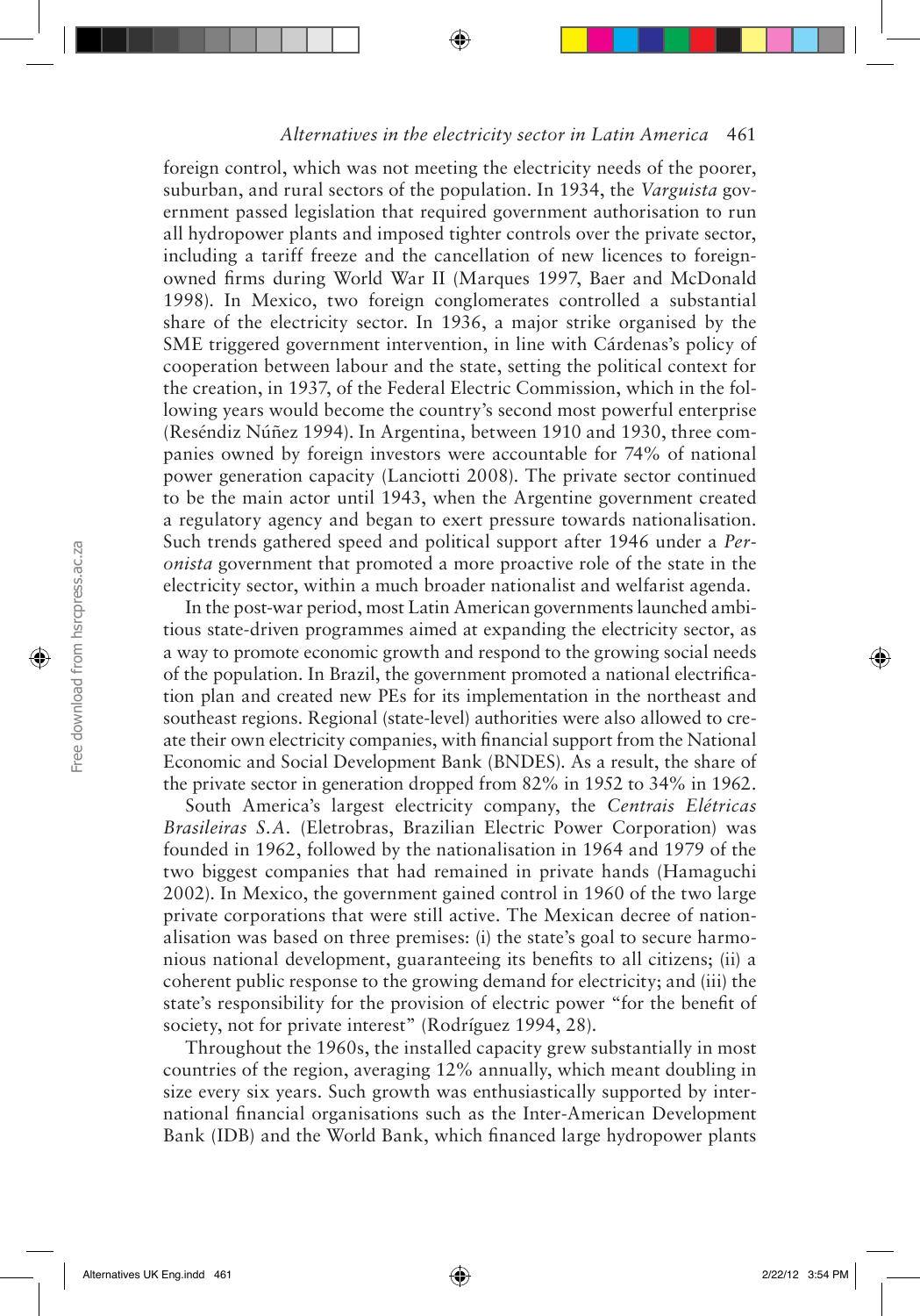and new transmission lines that expanded the coverage and contributed to the higher economic efficiency of state-owned electricity companies (Millán 2006). Across the region, the state began to assume even bigger responsibilities. In Brazil, for instance, under the developmentalist administration of Juscelino Kubitschek, a quarter of all federal investments were directed towards the power sector, laying the foundation for a sustained cycle of growth during which the sector expanded at an annual rate of almost 10% over the following 10 years (Dias Leite 2007). Throughout the region, Latin American countries joined the global "Keynesian consensus", with governments taking a primordial role in the promotion of national economic growth, supporting industrial development and the expansion of social welfare programmes.

By the 1970s, the profile of the Latin American electricity sector was constituted by a diversity of institutional arrangements. In several countries the chosen public alternative had been the development of vertically integrated national enterprises, as exemplified by the *Instituto Costarricense de Electricidad* (ICE, Costa Rican Electricity Institute), the Uruguayan *Administración Nacional de Usinas y Trasmisiones Eléctricas* (UTE, National Electric Utilities Administration), and the Paraguayan *Administración Nacional de Electricidad* (ANDE, National Electricity Administration), among several other cases already mentioned. In Brazil, diverse public bodies became shareholders of Eletrobras, which developed as a massive federal holding company with large generation and transmission enterprises as subsidiaries: *Companhia Hidro Elétrica de São Francisco* (Chesf), *Furnas Centrais Elétricas* (Furnas), *Centrais Elétricas do Norte do Brasil* (Eletronorte), and *Empresa Transmissora de Energia Elétrica do Sul do Brasil* (Eletrosul). Moreover, Eletrobras was made accountable for many responsibilities usually assigned in other countries to the Ministry of Energy, such as strategic planning and research in the field of electric power, energy efficiency programmes, and financial support to other PEs.

In some countries, powerful regional and municipal power utilities had also emerged as important players. Three subnational PEs in particular are often referred to as good examples of the capacities of the subnational state as an efficient entrepreneur in the electricity sector: in Brazil, the *Companhia Paranaense de Energia* (COPEL, Energy Company of Parana) and the *Companhia Energetica de Minas Gerais* (CEMIG, Energy Company of Minas Gerais), both owned by regional authorities; and in Colombia, the *Empresas Públicas de Medellín* (EPM, Public Enterprises Conglomerate of Medellín), owned by a municipal authority. Brazil has a strong tradition of subnational PEs in the electricity sector as well. The majority of the distribution companies, with the exception of the enterprises that served the cities of Rio de Janeiro, Espírito Santo, and Brasilia, were owned by regional authorities. Besides COPEL of Parana, the largest state companies – in São Paulo, Minas Gerais, Rio Grande do Sul, and Rio de Janeiro – were in full or in part also vertically integrated.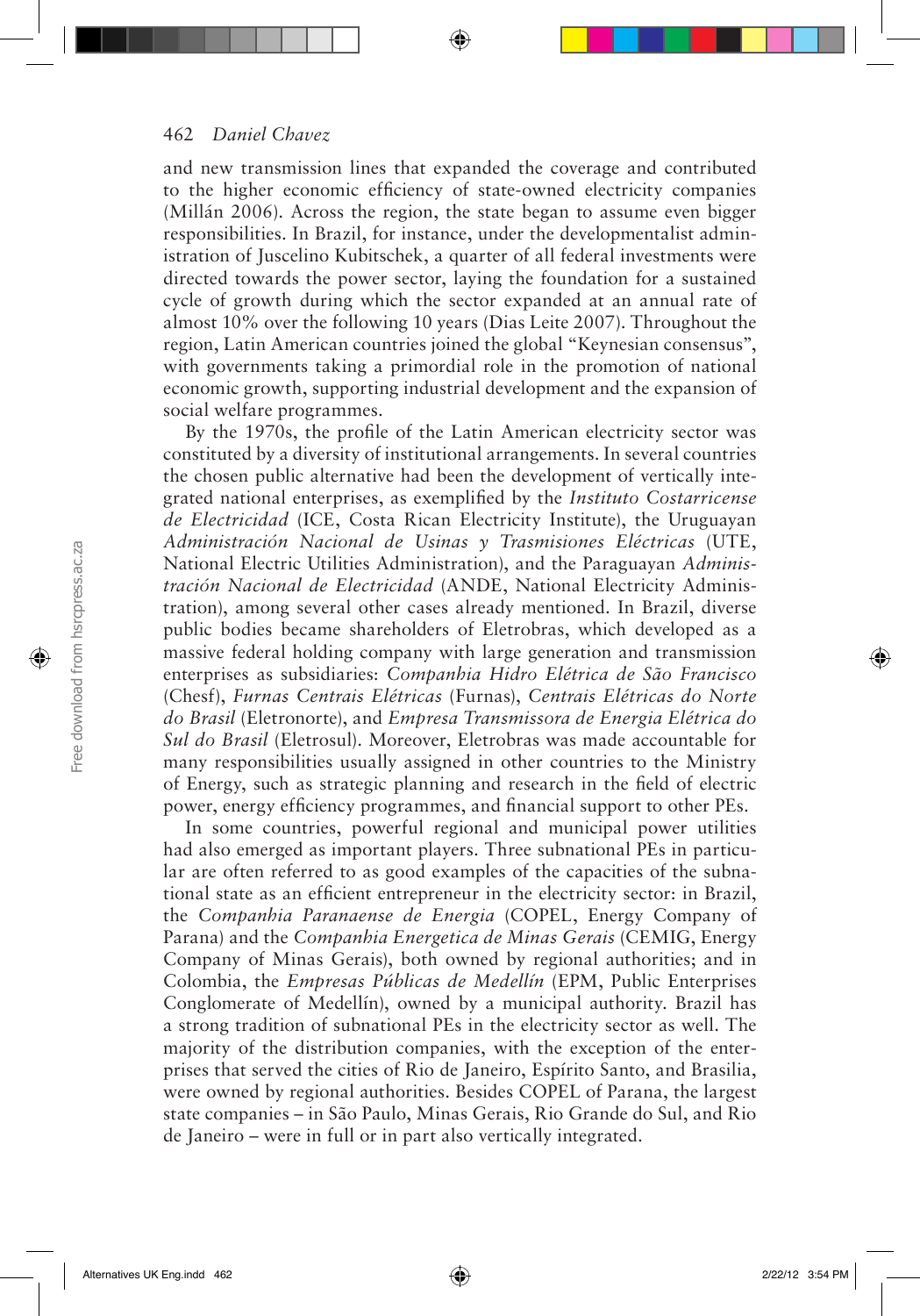In Colombia, by the turn of the century, when other countries had already completed the cycle of privatisation, the state was still in control of over 60% of generation, 100% of transmission, and 60% of distribution. Two municipal companies, the already-mentioned EPM and the *Empresa de Energía Eléctrica de Bogotá* (EEEB, Electric Public Enterprise of Bogotá), have been generating and distributing around 40% of the country's electric power for several decades. The public system also included regional companies, owned by the national state, including the *Instituto Colombiano de Energía Eléctrica* (ICEL), the *Corporación Eléctrica de la Costa Atlántica* (CORELCA), the *Corporación Regional del Valle del Cauca* (CVC), and *Interconexión Eléctrica S.A.* (ISA, Electric Interconnections Ltd). The latter, a national enterprise jointly owned by the municipal and regional companies mentioned above, evolved as the owner of the interconnecting grid and generated a big portion of the power consumed in Colombia.

Besides national, regional and municipal PEs, the public power sector in Latin America is also composed of three binational entities that were established to operate very large hydroelectric projects in neighbouring rivers: Itaipú (jointly built by Brazil and Paraguay with a generating capacity of 12 500 MW, this was for many years the world's largest hydropower project), Yaciretá (Argentina–Paraguay), and Salto Grande (Argentina– Uruguay). These initiatives evolved in the 1970s in the context of agreements between repressive military regimes. The construction of Salto Grande and Yaciretá relied on strong financial support from multilateral development banks. Despite its tainted origin, Salto Grande is generally perceived as a successful project that delivered its anticipated developmental objectives. In the other two cases, the evaluation is much more negative, since the projects were constructed with many delays and with heavy additional and unaccounted costs. The case of Itaipú is often also mentioned in political debates as an example of Brazil's "sub-imperialist" identity, based on the abusive share of revenues that overwhelmingly benefit the Brazilian interests to the detriment of Paraguay, the weaker partner.

## **CURRENT OWNERSHIP AND MANAGERIAL PROFILES**

In terms of ownership, three scenarios coexist in the region:

- *• Exclusive state ownership.* As noted above, this was the situation in most countries of the region before market-driven reforms. At present, only two countries – Paraguay and Venezuela – are included in this category. Bolivia is expected to join this group in the future, after the government announced in May 2010 the forthcoming full renationalisation of the electricity sector.
- *• Mixed property.* Private investors can be shareholders of companies partially owned by the state. It also refers to diverse forms of private-public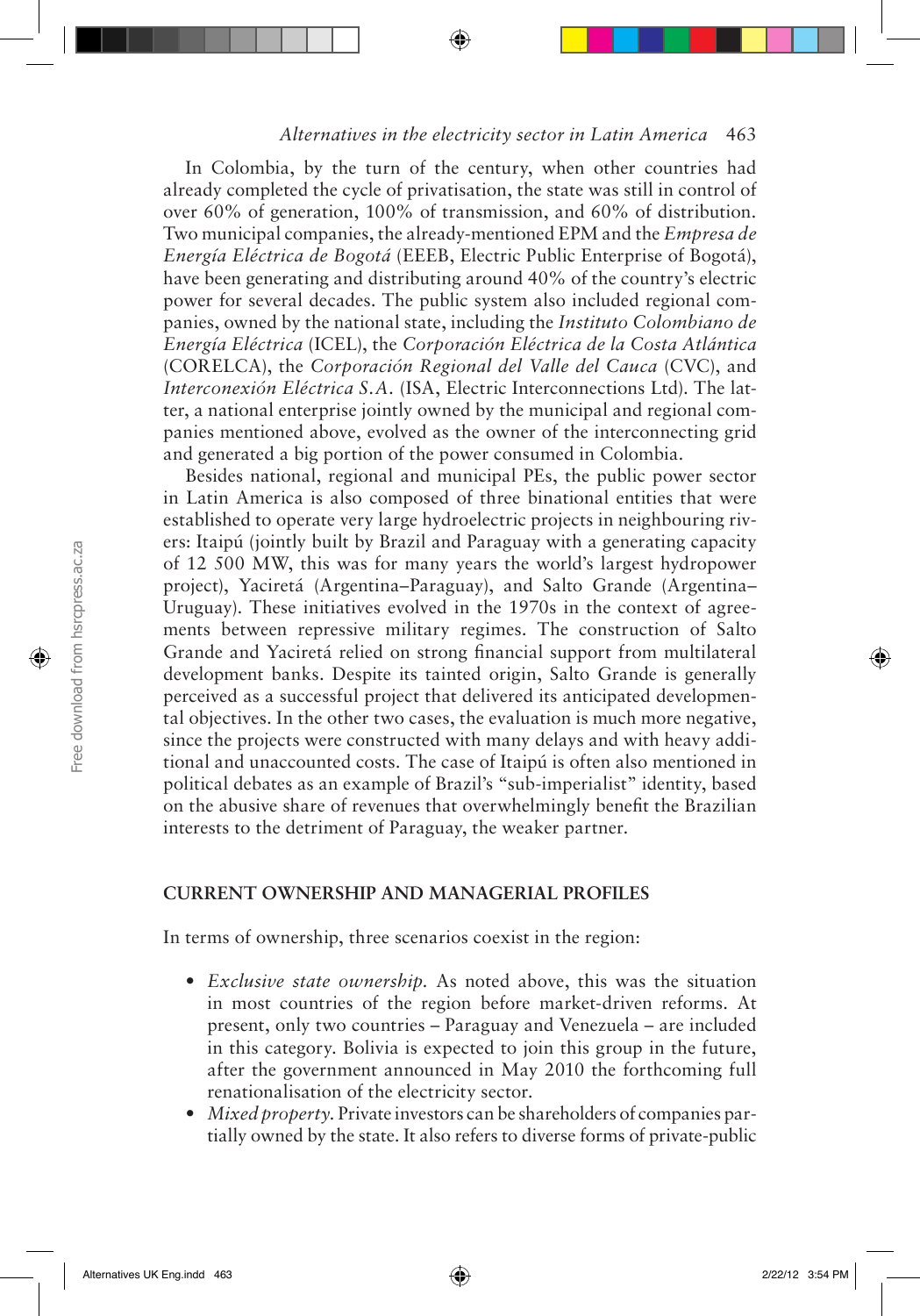partnerships and the existence of independent power producers that sell electricity to the state or to large industrial consumers.

*• Private property.* This category refers to those countries in which the electricity system is predominantly privately owned. In this case, two options are possible: the first refers to vertical segmentation, with mandatory separation of generation, transmission, and distribution (unbundling), while the second allows the possibility of vertical integration.

In terms of electricity sector management, there are four distinct situations:

- *• Monopolistic control.* Before liberalisation, most countries of the region based the delivery of electricity services on a single state-owned company. The power sector was considered a "natural monopoly", as the functioning of one entity as owner and operator of services in one area made economic sense, whether property was public or private. At present, there are only two Latin American countries in which private companies are *not* part of the system.
- *• Single buyer.* This is a situation that applies to many countries in the region where the state remains the main player, which has allowed the incorporation of private actors through a limited opening. It has occurred predominantly in generation.
- *Integration*. This situation implies a distinct division of roles between the state and private companies. The latter plan and implement their activities according to their own rationality. The state plays mainly the role of regulator, taking the main decisions concerning investments, tariffs, and the overall development of the sector. Competition in each subsector is open to both public and private companies. This situation, therefore, does not imply vertical or horizontal disintegration. Competition in each subsector is open to public, private or mixed-property companies. However, in practice, competition is very often limited by concession contracts and by the strict demarcation of market shares by geographic areas or types of customers.
- *• Open market.* The idea of a natural monopoly remains in place only for transmission and distribution of electricity, where open competition seems unfeasible or inappropriate. In systems large enough to allow and ensure full competition, several players are allowed to compete in the segments of generation and marketing.

Table 16.2 presents the diversity of ownership and managerial schemes in the region in 2007, after Venezuela nationalised its power sector.

The current institutional framework of the power sector is constantly challenged by social discontent in many Latin American countries. Many plans for further privatisation had to be cancelled due to violent riots, as happened in Peru in 2000, while annual surveys show that public support for privatisation has remained low, falling from 48% to 22% between 1998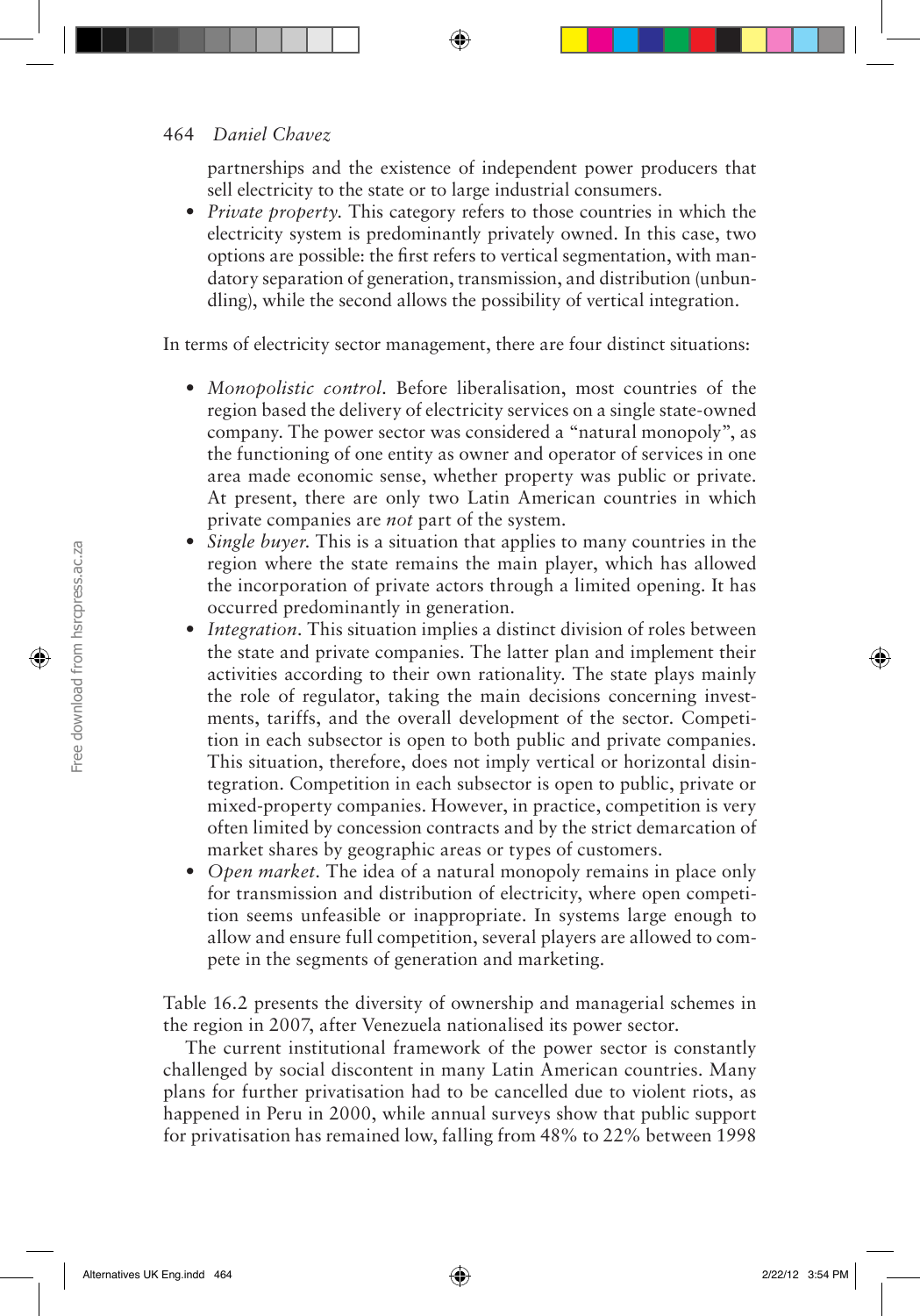|            | Guatemala<br>Argentina<br>Bolivia<br>Panama | Dominican Republic<br>El Salvador<br>Chile<br>Peru    | Nicaragua<br>Colombia                                                            |                          | d. Open market                          |                    |
|------------|---------------------------------------------|-------------------------------------------------------|----------------------------------------------------------------------------------|--------------------------|-----------------------------------------|--------------------|
|            |                                             |                                                       | Costa Rica<br>Grenada<br>Uruguay<br>Guyana<br>Cuba                               | Venezuela<br>Paraguay    | c. Integration                          |                    |
|            |                                             |                                                       | Trinidad and Tobago<br>Honduras<br>Ecuador<br>Jamaica<br>Mexico<br><b>Brazil</b> | Suriname                 |                                         | Managerial options |
|            |                                             |                                                       |                                                                                  | Venezuela                | a. Monopolistic control b. Single buyer |                    |
|            | segmentation<br>Vertical                    | allowed<br>integration<br>Vertica<br>Private property | Mixed property                                                                   | Exclusive state property |                                         |                    |
| 1000011012 |                                             |                                                       | Ownership options                                                                |                          |                                         |                    |
|            |                                             |                                                       |                                                                                  |                          |                                         |                    |

Table 16.2 Latin American and Caribbean electricity system structures, 2007 *Table 16.2* Latin American and Caribbean electricity system structures, 2007

Source: Author's elaboration, adapted from Poveda (2004) Source: Author's elaboration, adapted from Poveda (2004)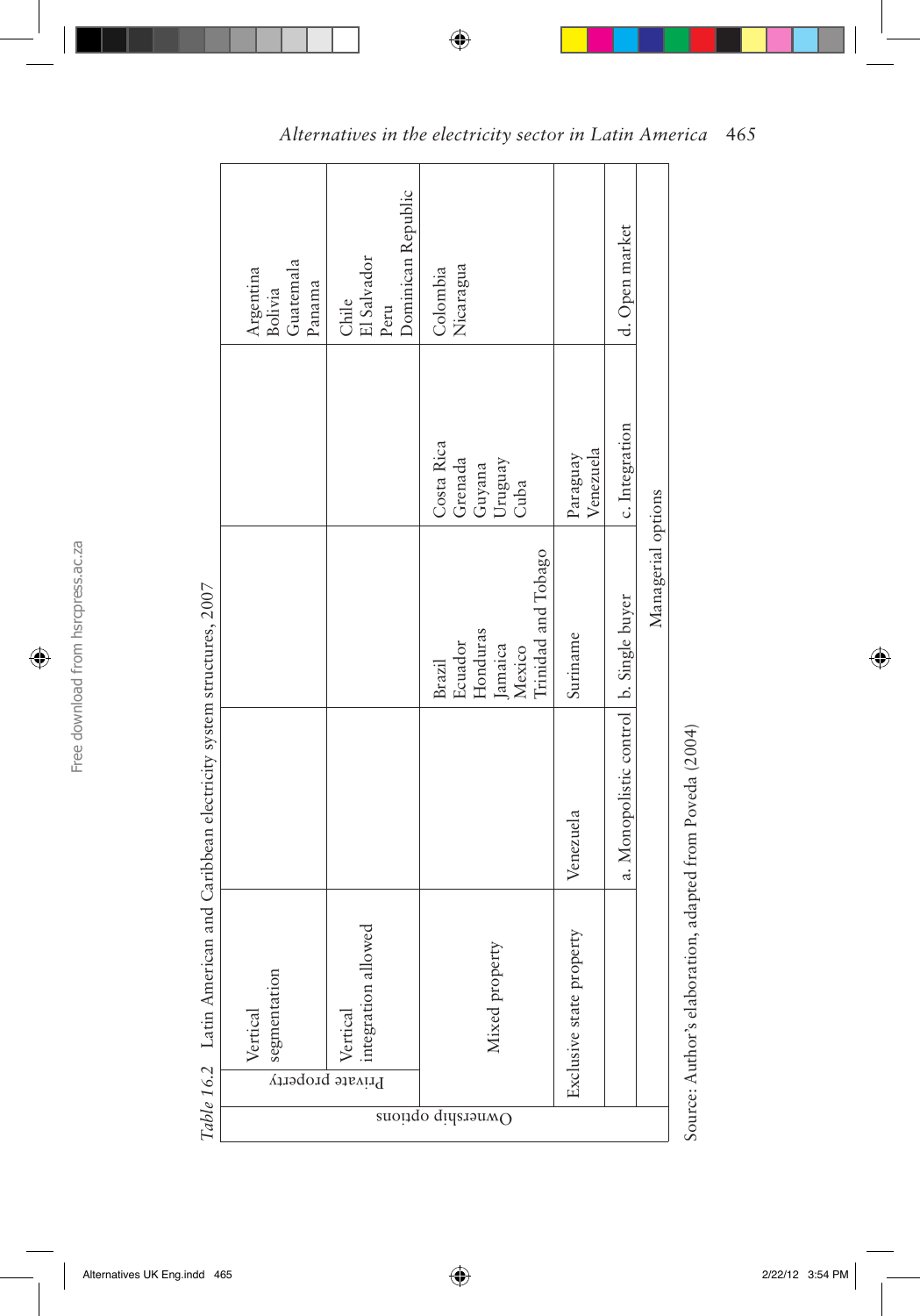and 2003, reaching 33% in 2009 (Corporación Latinobarómetro 2009). Based on the analysis of the same data, Checchi et al. argue that "less dogmatism and more realism is needed" in the region; "after all, in the EU as in the US, public ownership in water and energy industries and progressive tariff cross-subsidies are widespread" (2009, 348).

#### **APPRAISAL OF ALTERNATIVES TO PRIVATISATION**

As national economies around the world strive to respond to the global crisis, states are back on the political agenda, and "it is widely accepted that they have no option but to rescue the market from itself" (Ramesh and Araral 2010, 1). It might be argued that this is exactly what states do in capitalist economies all the time, in a cyclical way. In several Latin American countries, however, the trend towards stronger and/or more dynamic states is not just a momentary phenomenon. Thus, this is a very timely moment to assess the alternative potential of PEs. This section provides a general appraisal of Latin American PEs in the power sector, based on some of the indicators of "success" used for this research. As already noted, the lack of detailed or disaggregated data pertaining to certain variables has prevented an in-depth analysis of all the criteria suggested by the research project's conceptual framework, but the summary below offers indications of general trends and will hopefully provoke further case study investigations.

## **Equity**

Compared with Africa and Asia, the situation with electricity provision in Latin America is less dire, as many countries – particularly those that retained public ownership and management of utilities – have reached almost universal coverage. Moreover, those systems that were marketised had the advantage of "inheriting" well-developed public electrical systems, with accessibility levels well above 70% to begin with. As a result, electricity costs have been relatively low, with one study concluding that "only" about 20% of the region's households would have to pay more than 5% of household income for water or electricity if tariffs were set at cost recovery levels (Foster and Yepes 2006) – not ideal, but much better than Asia and Africa. However, the same report warned that reaching full cost-recovery would generate, in the poorer countries, a real affordability problem for around half of the population.

By definition, privatisation requires making the private sector profitable, so in some countries that implemented market-friendly reforms, tariffs increased based on the justification that they were below the cost of service provision. Public enterprises were not compelled to seek profits, but price inequality for residential and industrial consumption is a reality in several Latin American countries, with (low-income) citizens subsidising big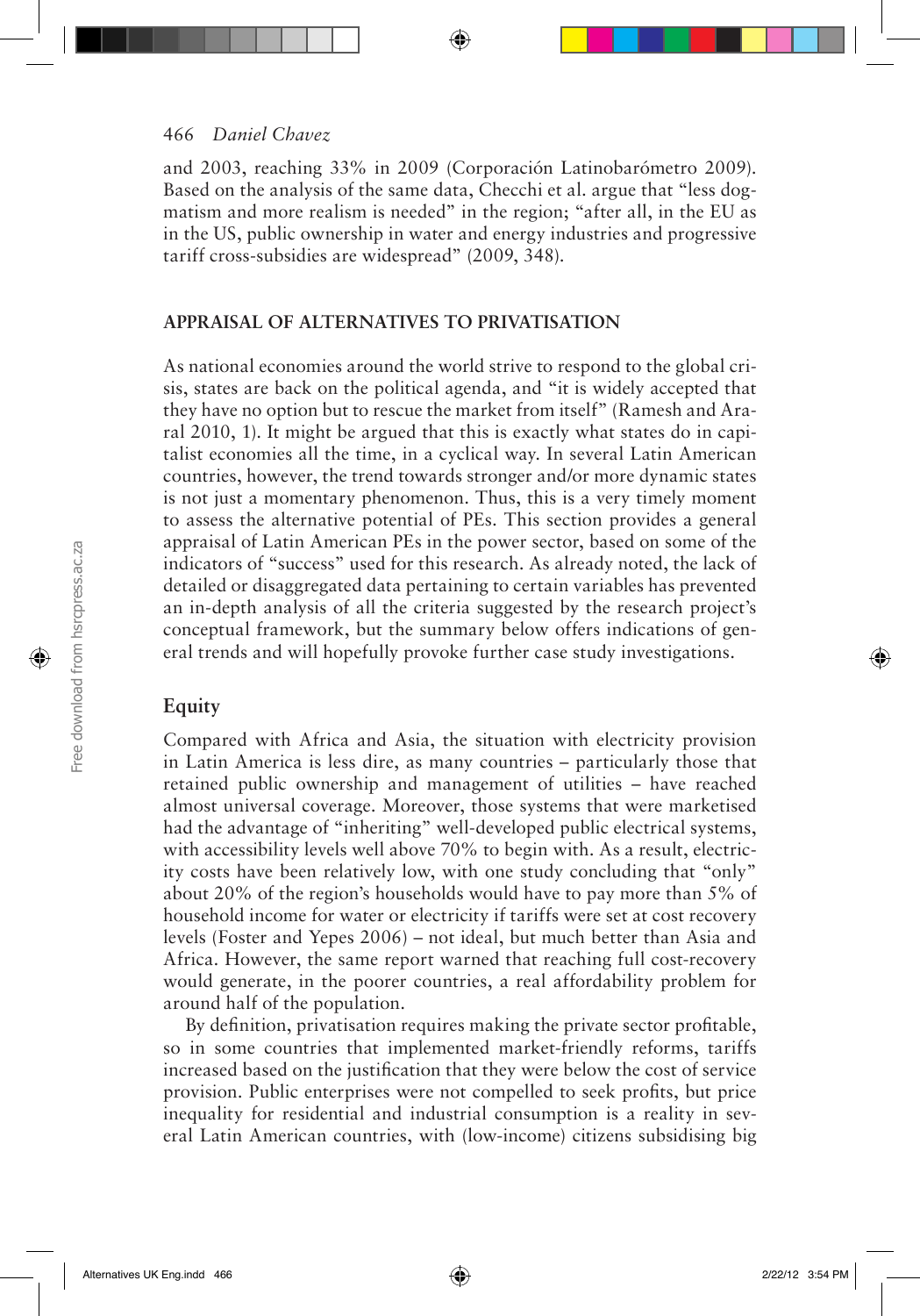business. In 2009, several months before the closure of LyFC, the Mexican Electrical Workers' Union had presented a proposal to the federal government calling for the elimination of the so-called high domestic consumption rate and the creation of a "social rate", as well as an increase in the industrial tariff. In the words of a union leader interviewed by the author in November 2009:

The President has forgotten that CFE and LyFC were established as public enterprises and therefore should not be run as private companies. They should never have profit as their top institutional priority. The Mexican people should not have to choose whether to eat or to pay the electricity bill. For us, it was unacceptable that tariffs averaged 99 cents per kWh for industrial consumers while the average for household consumers was 2.5 pesos per kWh [two-and-a-half times higher]. Last January [2009], the government approved a 20% reduction in the industrial rate, arguing that it was needed to support the national production in times of crisis. When he ordered the liquidation of LyFC, 70% of the company's revenues came from the industrial sector, and they were approximately 40 000 consumers. But LyFC had more than 6 million domestic users. We proposed a social tariff and the elimination of the high consumption domestic rate, because we knew that the industrial consumers could effortlessly pay twice or more what they were paying.

As a whole, Latin America has a long and ample tradition of social tariffs (Foster and Yepes 2006) that continues to evolve today. As this chapter was being written, several PEs were developing new schemes to subsidise power consumption by the poor. The Uruguayan company UTE, for instance, announced in July 2010 the introduction of a new tariff category expected to benefit low-consuming residential users. In a country of little more than 3 million inhabitants, around 150 000 users could benefit from the new social tariff. According to the chair of the board of directors of the Uruguayan company:

UTE is willing to participate in the social policies implemented by the Ministry of Social Development (Mides). Historically, UTE has contributed in terms of developing the power sector and securing access to electricity to every citizen, reaching in particular those in greater need. In fact, tariffs have been designed as a form of redistribution of wealth. The previous government had launched a special tariff that targeted households with low consumption, which had great results, and now we are fulfilling that objective and therefore they pay very little for electricity. Our technical team is working on new social programmes. That is something we have always done, but now we put greater emphasis on the social. (Matos 2010, 3)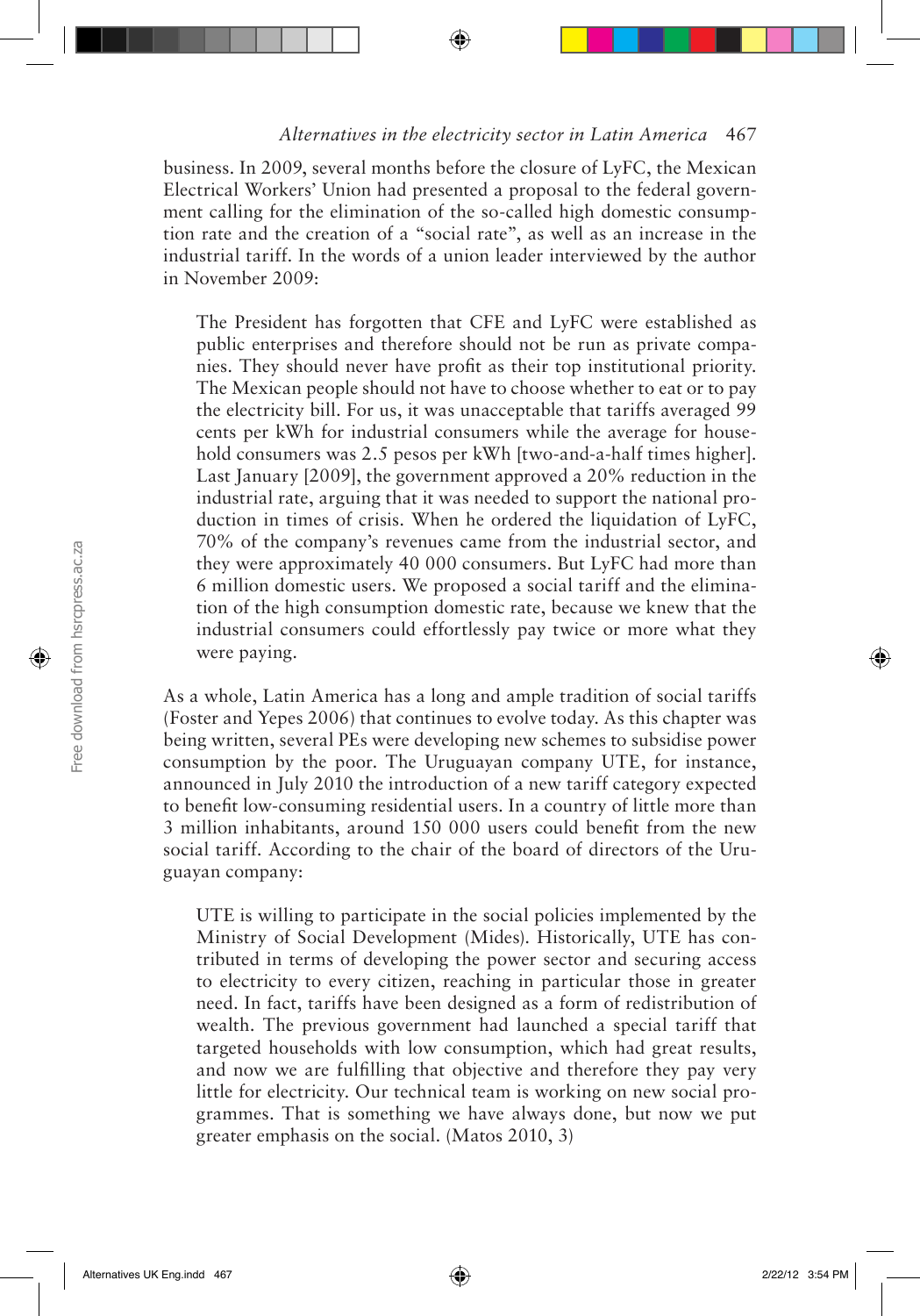## **Efficiency**

Efficiency, or rather its absence, has been one of the main excuses used by advocates of the market to legitimise their offensive against PEs. In truth, many public electricity utilities had real troubles with poor collection of revenues, financial and technical losses, obsolete and decaying networks, and high costs of operation. The real or assumed governmental inefficiency during the fiscal crises of the 1970s and 1980s became the ideal argument used by the promoters of privatisation against public ownership across the region. In this respect, Colombia constitutes an interesting case: on the one hand, the state-owned system succeeded in expanding national access to electrical services, but by 1990 it was responsible for 30% of the country's foreign debt. However, not every Colombian PE performed the same way: the municipal utility EPM managed to expand its services while keeping healthy financial balances; it did not request constant cash transfers from the national government and is even today highlighted as one of the best examples of efficient public management (Millán 2006).

Based on the availability of published academic and journalistic literature, it would seem that efficient Latin American PEs nowadays constitute a very small group. Efficiency was an issue that the Mexican government pointed at in 2009 to justify its liquidation of LyFC, the case highlighted at the beginning of this chapter. A press clip from that period summarises the main allegations:

The company was obsolete and ineffective, largely because it was almost totally controlled by a very strong workers' union, which had steadily gained power, prerogatives and absurd privileges, which meant that until its bankruptcy the company had lived out of governmental subsidies. The inhabitants of Mexico City, a metropolitan area of more than 20 million people, suffered from a bad electrical service: constant blackouts triggered by almost any cause, frequent voltage irregularities which hurt appliances, improper charges for energy consumption, old transmission posts at a high risk of falling, poles and repair materials abandoned in the streets and medians, slow repairs and consideration of complaints, bureaucracy, mistreatment and abuse of clients and awful customer service. (Bastidas Colinas 2009, 20)

There are multiple indicators that show that management and service provision were indeed decaying long before LyFC was liquidated, in a way that resembled the reality of many Latin American utilities in previous decades. Nonetheless, from the perspective of the unionised workers and other critics (e.g. Sheinbaum Pardo 2009), the arguments given by the conservative government are flawed. Because the national electricity system is interconnected and LyFC had been denied enough resources to build new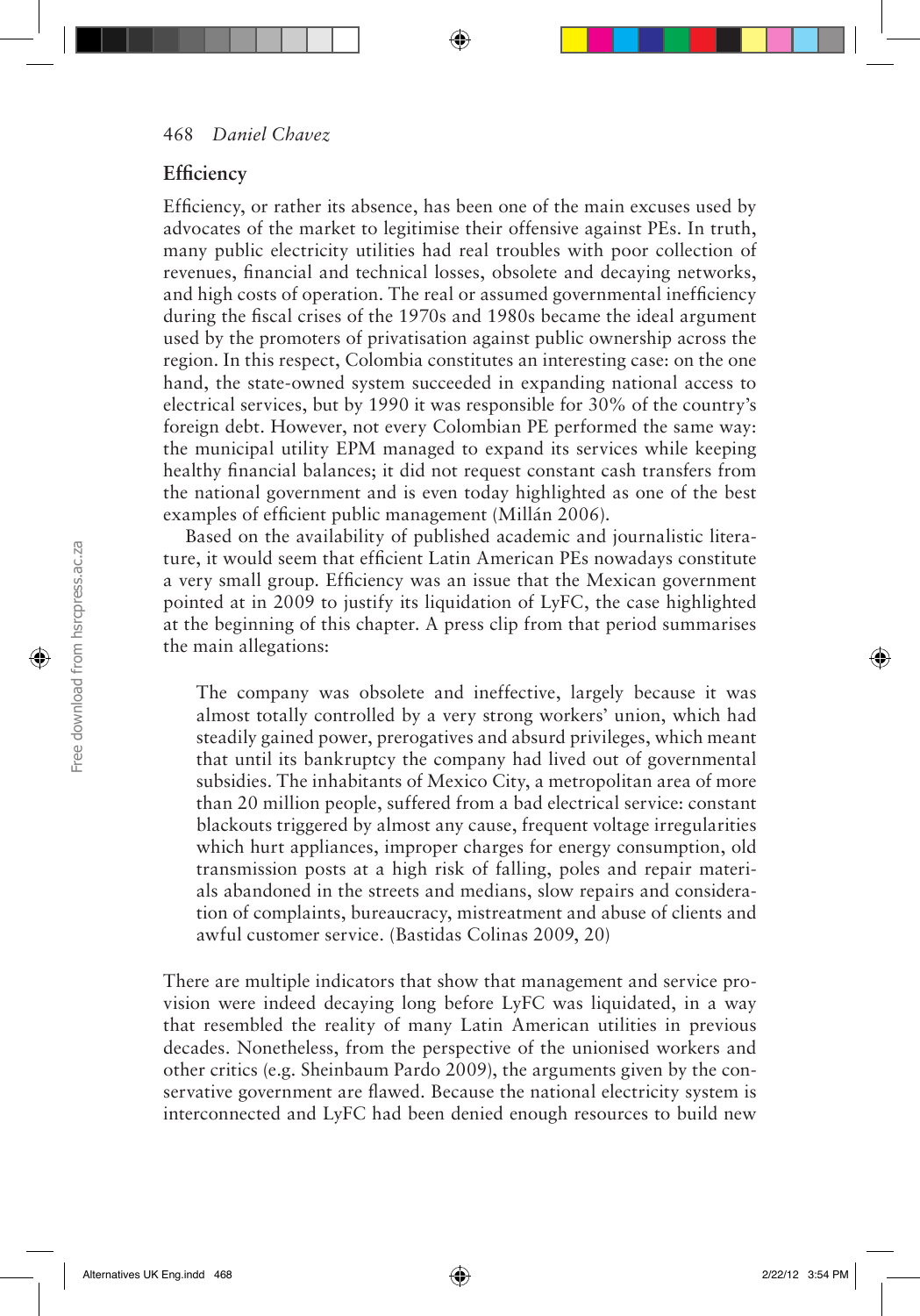generating plants, it was forced to buy power from CFE; as a result, LyFC generated less than 10% of the energy it transmitted and distributed. But despite being a public company, the energy received from CFE was bought at the same rate that the Federal Electricity Commission applied to any other buyer, public or private, even with some penalties. Moreover, the delayed introduction of automation systems would explain much of LyFC's inefficiency and bad service provision. Funding was very much required for the modernisation and expansion of facilities, and the same applies today to the larger Mexican company CFE.

Beyond the recent debate about the performance record of Mexican power utilities, a broader regional and historical perspective shows that the ideological assumption about the alleged "inherent limitations" of state ownership has been invalidated by plenty of data from across Latin America. Historical analysis of the evolution of the power sector in Brazil, for instance, shows that PEs were able to evolve as highly successful companies, as a classic study on entrepreneurship in the public sector illustrates (Tendler 1968). State-owned electric companies, particularly in the area of generation, were able for many years to maintain a high degree of technical excellence. In a similar vein, more recent studies (Dubrovsky and Ruchansky 2010, Tankha 2010) maintain that PEs continue to be well managed under state ownership. The success of state-driven power development in Brazil and other countries can be explained by a combination of technical and political factors. More than in other areas of public service provision, the electricity sector demands enormous investments that imply substantial coordination not only among the three subsectors (generation, transmission, and distribution) but also among diverse political, social, and economic actors, and therefore the matter of long-term technical planning becomes essential.

Previous studies have also highlighted the importance of decentralisation and even competition among PEs (Tendler 1968). In Brazil there was a combination of centralised planning and decentralised operation, with several nationally and regionally owned PEs competing to build power generation plants across the country. "Rival" public utilities would compete eagerly to push their own projects in search of federal financing. Tankha has observed that this rivalry somehow replicated the dynamics of the private sector (competition *for* the market) in a healthy way. It stimulated higher efficiency of the public sector, even though there was no competition *in* the market. Some PEs performed poorly, but in general the power sector managed to overcome many of the shortcomings that neoliberal critics attribute to state ownership and management, such as irresponsible financial administration, "because the existence of multiple companies owned by the states as well as the federal government meant that as they competed, the stronger companies distinguished themselves and the federal and state governments eventually subsumed the weaker companies into them"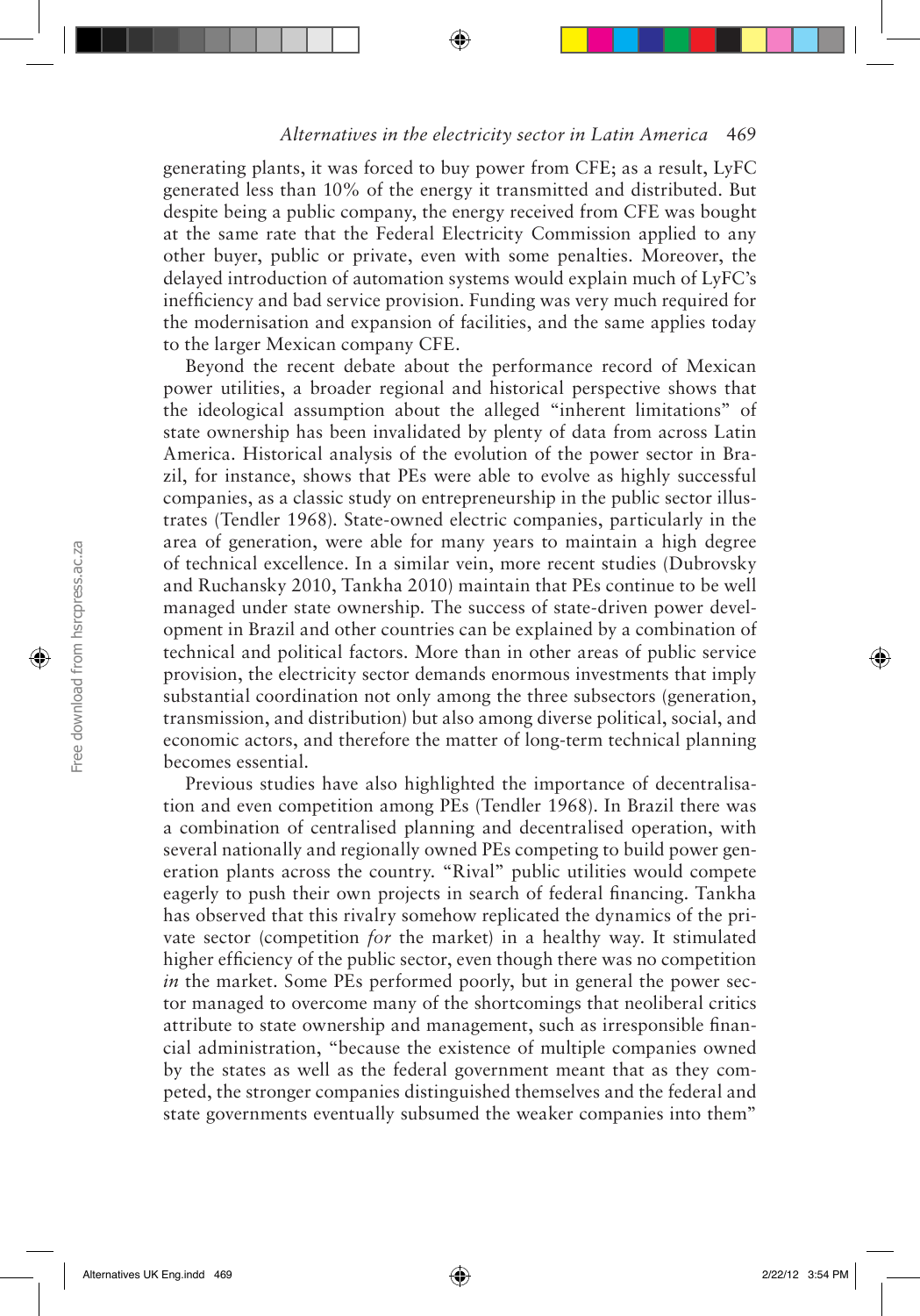(Tankha 2010, 184). Such "competitive spirit", which at its extreme can become a clear sign of "corporatisation" and can dangerously undermine the public ethos, can in certain contexts become a force towards a progressive reform of the public sector.

## **Quality**

A real problem in the power sector of many Latin American countries has been the quality of supply. Market reform was supposed to be the solution, but the evidence from within and outside the region, with dramatic blackouts in quite different places around the world, demonstrates that in many cases privatisation was not the best response (Chavez 2002, Bouille and Wamunkoya 2003). Meanwhile, in countries where the state remained as the only or main provider of electrical services, such as Costa Rica or Uruguay, blackouts are currently unheard of or limited to extreme situations caused by adverse weather conditions.

Nevertheless, quality of supply is today also a very present concern in other countries that have resisted or even reversed privatisation. Cuba is one of those countries that had succeeded in previous decades in reaching practically universal coverage of electricity services, but its power sector almost collapsed between 2005 and 2006. The breakdown of utilities managed by the national state company *Unión Eléctrica* caused a series of blackouts lasting up to 18 hours a day. In response, the government launched, at the beginning of 2006, the so-called energy revolution, a programme that combined energy efficiency projects, tariff increases, and the deployment of small power generator units throughout the country. At present, Cuba has overcome the worst of the power crisis, but the electricity sector is still characterised by an obsolete infrastructure, inadequate levels of energy efficiency, losses of about 30% in transmission and distribution, and a heavy reliance on fossil fuels for power generation, including a strong dependence on Venezuelan oil contributions (Belt 2009).

During the past three years, a number of other Latin American countries experienced similar disruptions in the provision of electric power. Venezuela, where the electricity sector was fully nationalised in 2007, has been the most problematic case. Throughout 2009 and 2010, the country suffered a deep power crisis, with continuous blackouts across the national grid. The main cause of the crisis has been the over-dependence on hydro capacity – despite being one of the world's largest oil exporters – which left the country almost paralyzed when a prolonged drought associated with a *La Niña* oscillation (a periodic disturbance of climate patterns that occurs across the tropical Pacific Ocean on average every five years) left the country's main dam dangerously close to the critical point where water cannot feed its turbines. Electricity supply in Venezuela relies on the Guri hydro plant, which, with an installed capacity of more than 10 GW, supplies more than half of the country's production. Some local experts interviewed by the author in March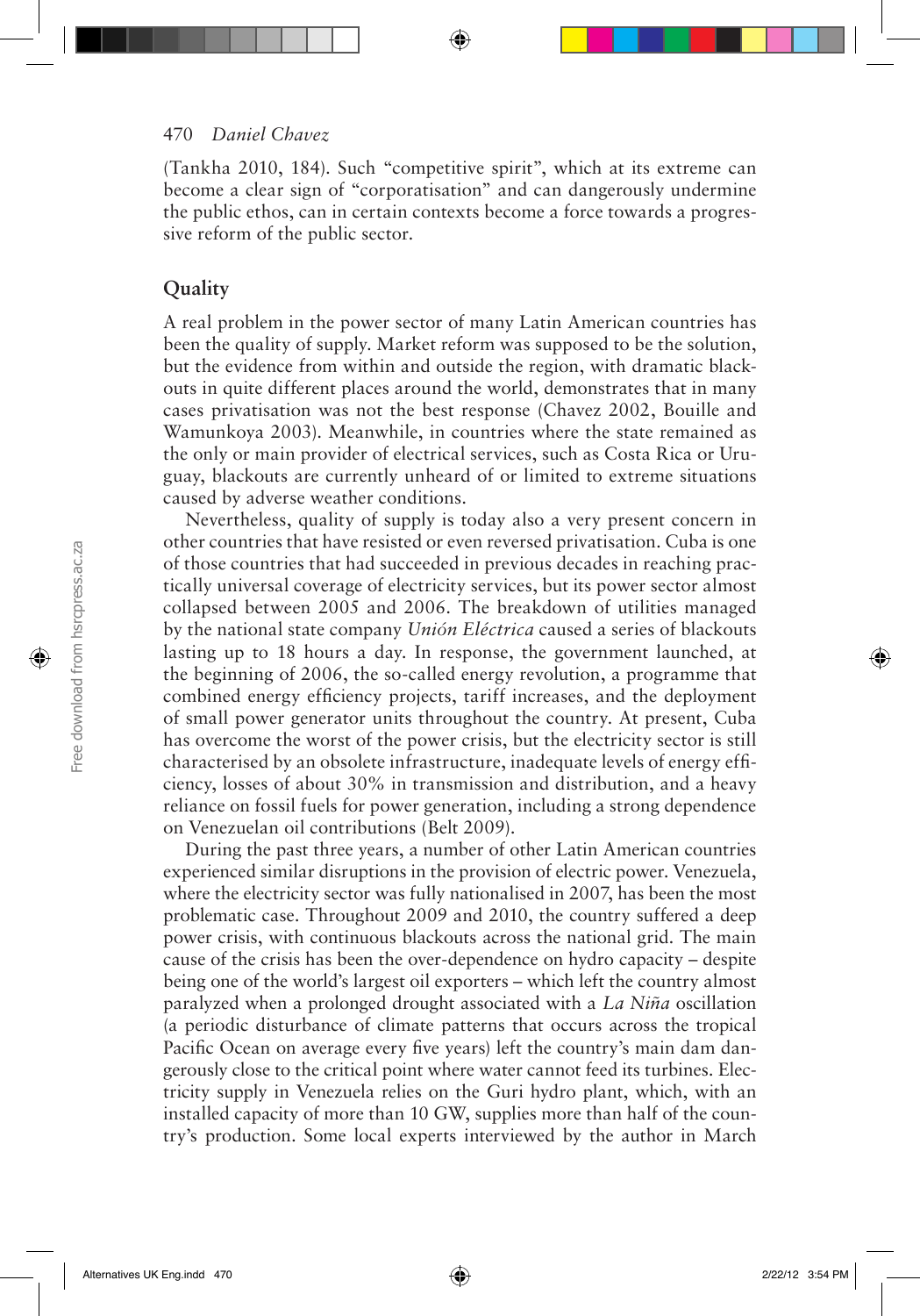2010 criticised the poor governmental response and lack of long-term planning. According to one of them: "The drought is real, but the true problem has been the government not being ready for it. Over the past decade or so, there has not been enough investment in the national power system. The dam levels will sooner or later return to normal, but the infrastructure of transmission and the distribution networks are already overloaded."

From another perspective, it may be argued that the response to the Venezuelan crisis would have been much worse if the power sector had been privatised, considering the performance of private utilities when they had to face equivalent meteorological disruptions in other countries of the region. From the perspective of the *Corporación Eléctrica Nacional* (COR-POELEC, National Electric Corporation, the holding company that currently integrates all Venezuelan power utilities since the conclusion of the process of nationalisation in 2007), the government is doing all it can to ensure that Venezuela does not suffer a similar crisis in the future. According to company officials interviewed for this research, public investments in the power system will reach US\$18.5 billion over the next eight years.

## **Citizens' participation**

Latin America is awash with academic studies about "participation", based on the diversity, strength, and originality of its citizens' engagement in policy planning and implementation, particularly at the local level. Some of the most creative and radical innovations in citizen participation that originated in the region are now being replicated around the world, with *orçamento participativo* (participatory budgeting) being perhaps the most celebrated (Goldfrank 2007). Yet, participation in the electricity sector is practically non-existent, with the only exception being Venezuela.

Participation can have very different meanings, of course. According to Goetz and Gaventa (2001), the concept refers to three different modalities: consultation, representation, and influence, with varying degrees of engagement allowed to citizens. Consultation implies opening channels for the transfer of information and dialogue; representation involves institutionalising regular engagement of certain sectors of the population in decision making; influence means enabling citizens to have a substantial impact on policy design and/or the implementation of service delivery. Across the Latin American power sector, the most citizens can expect is consultation; regulatory frameworks in several countries stipulate that all or some decisions taken by the regulatory body or by public or private utilities should be made public and consulted on with representatives of the users (or "consumers") of the service.

The case of Venezuela is different, rooted in the notion of *poder popular* (people's power), a key component of the Bolivarian Revolution launched by President Hugo Chávez in 1999. Several years before Chávez came to power, a series of community-driven initiatives aimed at expanding social control over the provision of urban services were already developing in the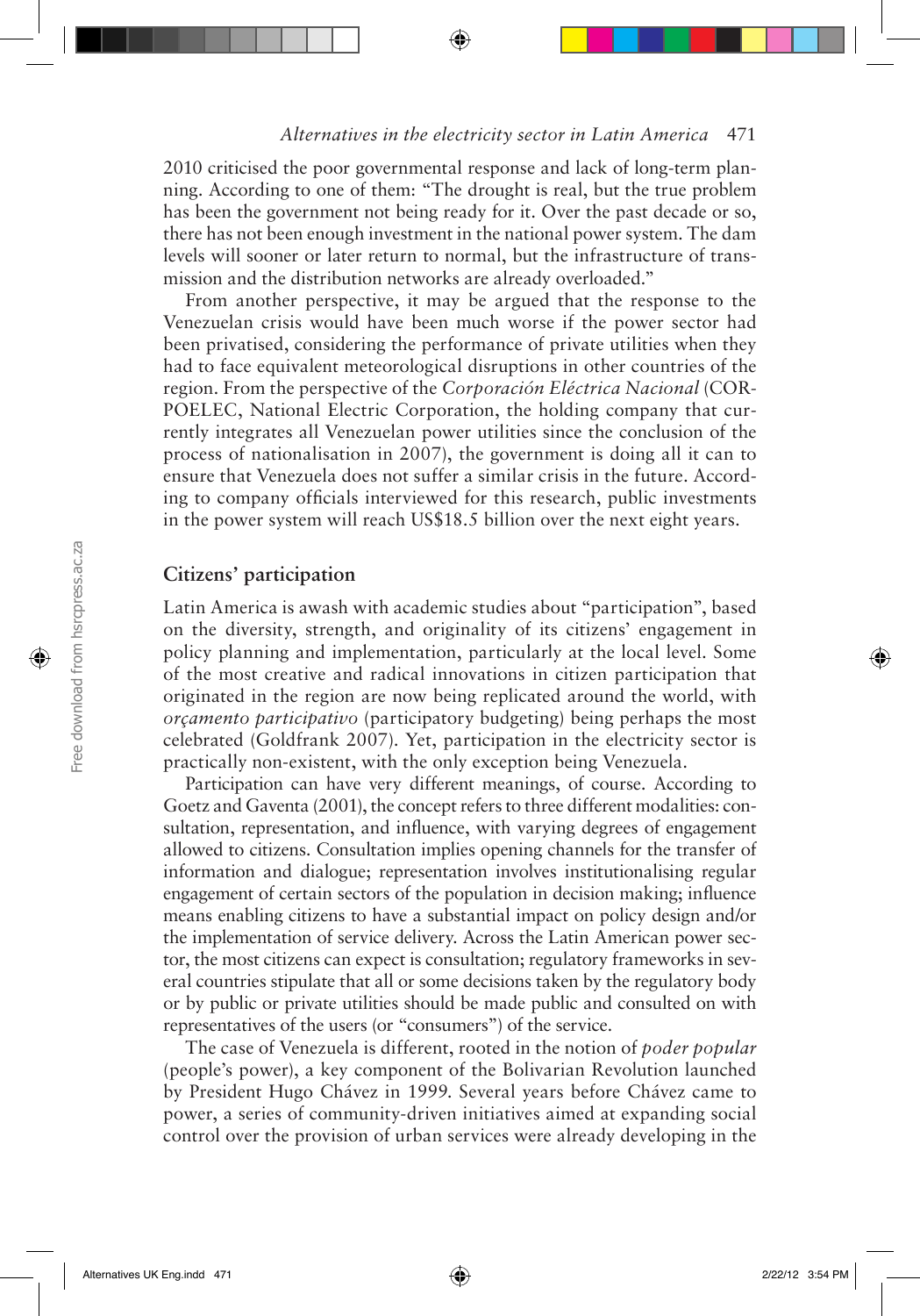country. One experience of citizen organisation that had emerged before the "official" launch of the revolution was the *Mesas Técnicas de Agua* (MTAs, Grassroots Technical Water Committees), currently being expanded from water to the telecommunications and electricity sectors. The MTAs are in charge of elaborating a diagnosis of their own neighbourhood's problems in terms of access to water and other public services, as well as being coresponsible for developing viable solutions, in partnership with local or national government. The Caracas water utility *Hidrocapital* was the first to institutionalise such a citizen-centred approach, but since 2007, other PEs have promoted their own versions of participatory democracy; Cantv launched the *Mesas Técnicas de Telecomunicaciones*, and the Ministry of Energy launched the *Mesas Técnicas de Energía,* currently promoted by CORPOELEC and with specific responsibilities focused on the planning and development of electric power projects at the grassroots level.

Nevertheless, despite having access to substantial financial resources and real political influence, the future of the *mesas técnicas* should not be taken for granted. In an article which is both supportive and critical of this process, López Maya argues the following:

To expand and deepen experiences such as this one [in the water sector], which provides management skills and power to poor communities, has been a challenge to both authorities and neighbours committed to develop these innovations. The difficult socioeconomic conditions that affect poor people constitute a serious obstacle to the right and duty of participation. Many people, especially women, cannot participate because they face a double shift at work: in the workplace and at home. Sometimes people cannot or do not want to participate in community work because it is unpaid. Crime and violence are also a limiting factor, because the most convenient time for meetings is the evening, too dangerous...Another big problem is the constant uncertainty of Chávez's policies, where the removal of the official in charge usually means a stop in the transfer of resources or a full change of plans... Finally, this type of innovation, if it is not developed within a more comprehensive programme aimed at improving the unplanned urban spaces where today nearly half of the families in Venezuela live, runs the risk of being useless...But nevertheless, the MTA is an innovation in the right direction. When its members are interviewed, most women respond that this experience changed their lives...They have learned a set of skills and assumed a set of responsibilities that have allowed them to grow both as persons and as citizens. (2009, 119)

## **Workers' engagement**

Workers' direct engagement in the development of the electricity sector in Latin America goes a long way back. One of the region's most interesting and radical experiences developed in Argentina, where for almost three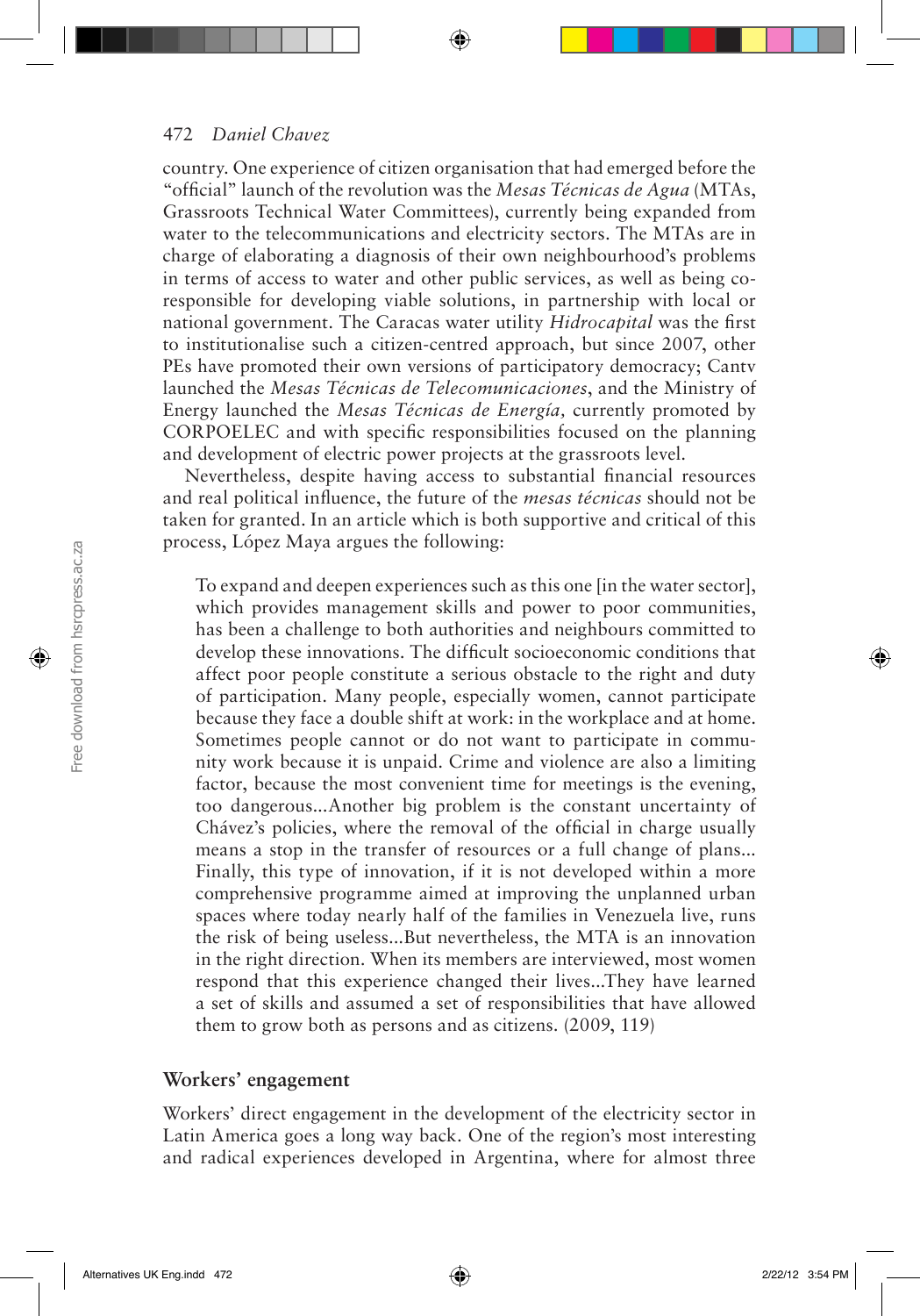years, until the military coup of March 1976, a local section of the *Sindicato de Luz y Fuerza* (Light and Power Workers' Union) exerted worker control over the *Servicios Eléctricos del Gran Buenos Aires* (SEGBA, Greater Buenos Aires Power Company), a large public corporation that provided energy services to the capital city and the surrounding metropolitan area. The union's management and administration of SEGBA "represented the apogee of influence for the light and power workers in Argentina" and "also symbolised the emergence of electric power workers generally as key players in Latin American post-war industrial economies" (Brennan 1995, 39).

Another country in which the unions historically had significant political weight is Mexico. Electrification developed earlier, faster, and deeper in this country than in the rest of the region, giving its electricity workers a great influence, despite their relatively small numbers. Mexican electricity workers had an active role in labour politics during the revolution (between 1910 and 1920) and were responsible for organising in 1916 the country's first general strike.

At the wider regional level, however, labour's participation in the management and administration of the electricity sector has been a recurrent and mostly unfulfilled demand of unions for many decades. Nevertheless, the strategic importance of electricity gave the power sector workers greater leverage in collective bargaining than other trade unions. After nationalisation, when wages began to be negotiated in the framework of the national public budgets, electricity workers were less prone than other segments of the working class to strike over wages. Throughout the second half of the last century, the employees of public utilities became some of the best-paid workers in the region. In Mexico, for instance, due to the institutionalised nature of collective bargaining in the sector and the favourable treatment awarded by the state, relations between the CFE and its labour force remained relatively peaceful. Furthermore, despite its privileged status, the Mexican electricity workers' unions remained relatively free of corruption and nepotism. In Mexico and in other Latin American countries, much of the mobilisation of workers was focused on questions of labour-state relations, as Brennan notes:

Disputes over models of economic development and how to resolve the specific problems of the electric power industry were subsumed into political categories for the labour activists who led the reform movements. From the perspective of Mexican light and power workers, deepening nationalization and resolving the industry's problems first required consolidating their unions into a single industrial union and democratizing the Mexican labour movement. (1995, 59)

More recently, events in the Mexican electricity sector constitute a window into contemporary debates about the role and influence of unions within PEs across the region. The liquidated company LyFC was constantly criticised by conservative analysts for being less efficient than its bigger sister, CFE, due to the excessive power of the former's union, which allegedly derived from inflated salaries that prevented the company from using the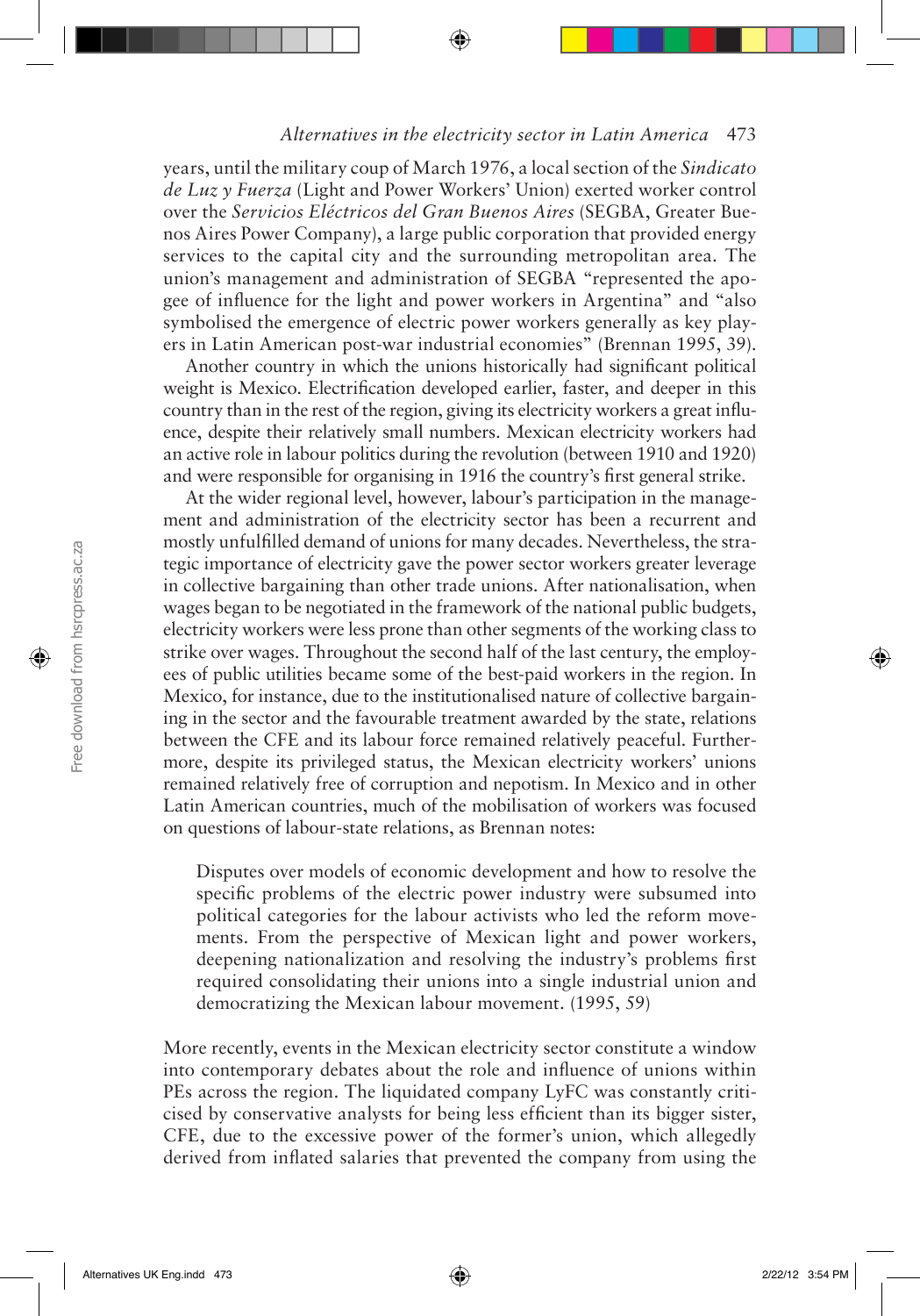#### 474 *Daniel Chavez*

budget it received for investments. The union retorted that only 35%–37% of LyFC's annual revenues were used to cover labour costs, including salary, benefits, and pensions. One SME leader interviewed for this study in November 2009 argued:

LyFC was not performing well, but it was a profitable enterprise, and any accusation that the company's problems were caused by the collective labour agreement or the result of workers' actions is a fallacy. The company began to malfunction when it was denied the budget that was needed for physical investment, meaning the modernization, maintenance or replacement of equipment, transmission and distribution lines, circuit breakers and transformers. The deterioration of the physical investment was the federal government's fault, not a problem caused by us, the workers.

The Mexican union also contends that under the framework of the LyFC labour agreement the workers had pushed to reform work processes at all levels and areas of LyFC's operations, seeking to provide better service to the population, but the workers' perspectives were not considered in the official plans to modernise and restructure the sector. Vested interests, corporatism, and corruption have been identified by other studies as real problems of the Mexican labour movement (De la Garza Toledo 2003), but they are not even remotely the main causes of the financial and operation problems of state-owned public utilities, at least in this case.

In some countries, the traditional amicable relationship between the state and the power sector workers has been radically affected by the corporatisation of PEs. One of the clearest examples of such trend is Colombia, where an investigation into the impacts of commercialisation of public services found that:

[in the 1990s] the specific articulation between the trade unions and the managerial units of public enterprises broke down when *mercantilización* [marketisation] became the new axis of public policy in the sector. The relationship moved from a situation of relative cooperation, or at least of pragmatic agreements between the managers and the unions, to a situation of open confrontation. The workers' unions radicalized their political positions, expelling the centrist tendencies from the leadership and waving new oppositional flags against the process of commercialization of public services. (Varela Barrios 2008, 76)

#### **Sustainability**

In terms of environmental sustainability, the track record of PEs is not necessarily better than that of private companies. Most Latin American governments have declared their commitment to the development of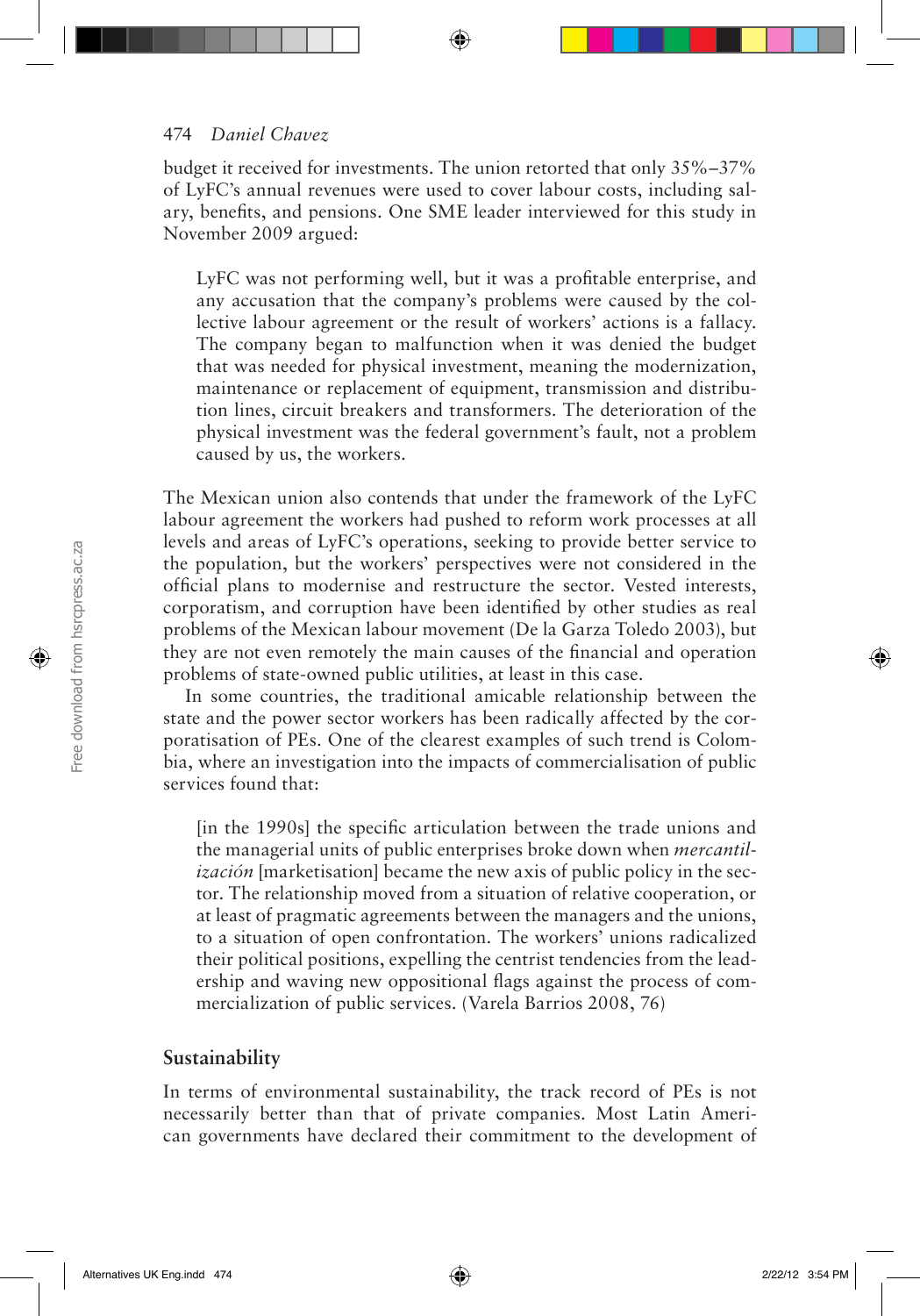renewable energy, often in the context of rural electrification programmes implemented with financial support from the IDB, the World Bank, and other multilateral financial institutions. In practice, however, the real process of supporting decentralised power generation is evolving in a piecemeal fashion, without a long-term strategy or integral vision. Several PEs have plans to develop their own projects in wind, solar, geothermal, and other areas of renewable energy, but in general the "greening" of the power sector is becoming a new golden opportunity for private capital, with the rapid expansion of public-private partnerships (PPPs), which we have excluded from our definition of "alternatives to privatisation". The national state-owned energy corporation *Energía Argentina Sociedad Anónima* (ENARSA), for instance, announced in May 2009 the launch of a tender for 500 MW of new wind capacity, and new plans for the construction of private wind farms were publicised by Spanish investors in June 2010 (while they put pressure on the government to increase power tariffs in order to guarantee a return on their investment).

If the expansion of renewable energy is to be taken seriously by the governments of the region, the issue of financing its development will have to be discussed and properly planned. Solar projects, for instance, can be cleaner than other forms of generation, but they are still too costly to be deployed on a mass scale. The technology is not fully advanced and is being developed outside the region, and for at least some years the electricity generated from solar plants will predictably be much more expensive. A positive sign is the proactive role that some municipal governments have begun to play; for instance, in São Paulo (Brazil), it is now compulsory for every official building in the city to mount solar panels. The Brazilian government, for its part, is also contributing to the expansion of the solar alternative by mandating the installation of solar power collectors in new federal housing programmes.

Other renewable options, such as microhydro projects, are much less likely to develop in the near future on a large scale. Microhydro initiatives generally require additional and expensive transmission lines and substations, which often make projects unfeasible from a financial point of view. It is not clear how to promote the expansion of microhydro generation in Latin America without seeking funding from the very questionable "clean development mechanism" scheme, a market-driven component of the Kyoto Protocol based on the trading of carbon emission rights (see Gilbertson and Reyes 2009) or other dubious funders.

Across the region, there is growing awareness that wind and solar projects are far more environmentally friendly than coal, oil, natural gas, or nuclear plants (GTZ 2007). Wind and photovoltaic generation do not require water, have very low emissions, and do not create long-term waste. Nevertheless, attempts to develop green energy projects are rapidly becoming the target of widespread opposition. On the Chilean side of the Patagonia, for example, the indigenous Mapuche nation has strongly resisted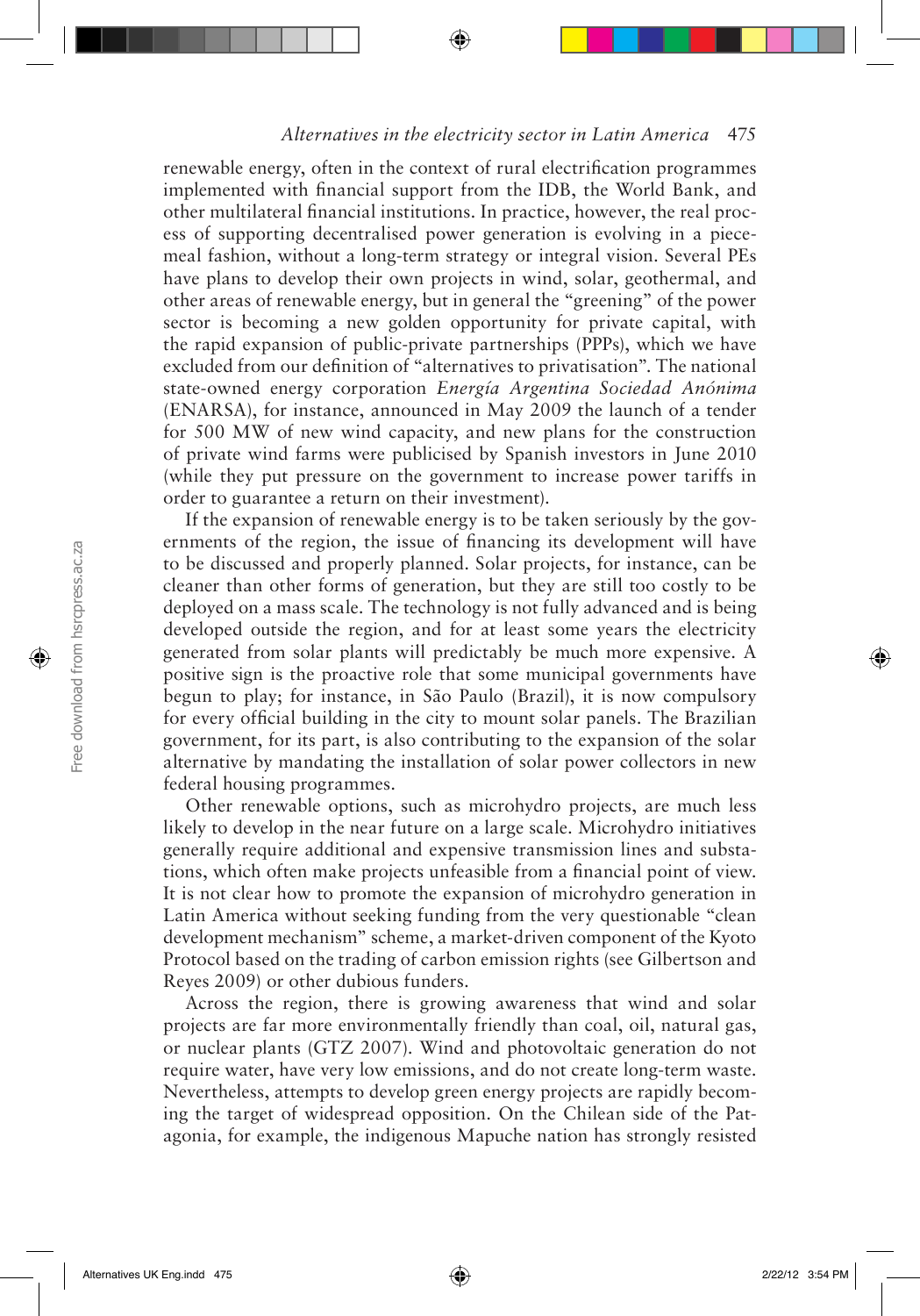Trayenko (a subsidiary of Norway's SN Power) and Endesa Chile's plans to develop hydro and geothermal projects on its ancestral land, with support from local environmental organisations. Similarly, the Mexican unit of *ACCIONA Energía* (a Spanish firm) plans to build three wind farms in the southern state of Oaxaca, but local farmers and indigenous communities are very reluctant to lease their land. Local communities are not opposed to renewable energy, per se; they are afraid of the negative externalities of such projects, including possible displacement. If renewable energy is to become a real priority for Latin American PEs – quite a remote prospect at present – most likely it will not be a smooth ride, and they might encounter the same hostility that many private companies across the region are already facing today, unless proper consultation and/or inclusion of local communities in planning and implementation takes place.

And although hydropower is generally seen as "renewable", an ominous environmental and social threat on the horizon is a possible return to the era of massive hydro, with a series of projects in various stages of development once again being enthusiastically supported by governments and public electric utilities. These sorts of mega-projects are strongly resisted by a wide range of civic organisations such as the Movement of People Affected by Dams (MAB), the Brazilian Network for Environmental Justice (REBRIP), and the Sustainable Southern Cone Programme, which have extensively documented the destruction of environmental systems, the loss of cultural heritage, and the displacement and impoverishment of communities (Larraín and Haedo 2008). In Brazil, the government has approved the construction of the mammoth 11.3 GW Belo Monte hydro plant, to be built on the Xingu River, in the Amazonian state of Para. Eletrobras will hold a 15% stake in the consortium that will construct and operate the dam, which consists of 18 Brazilian and foreign partners, public and private. In Colombia, the public corporation ISAGEN has already begun the construction of the 820 MW Sogamoso dam, which is expected to become operational by December 2013, while the municipally owned utility EPM recently signed an agreement with the agency for local development promotion of the department of Antioquia (IDEA) to build the 2.4 GW HidroItuango project, set to be online in 2018.

Another factor that might diminish the sustainability dimension of PEs is the recent revival of the nuclear option. Brazil, for instance, has announced that it will resume its atomic programme, after years of discontinuity, with plans (discussed in the media but unconfirmed by the government) to build up to eight nuclear plants in the coming two decades. Argentina has announced that it is analysing the possible expansion of its existing capacity, and Chile, Panama, Uruguay, and Venezuela are apparently mulling the possibilities. The region's growing fascination with nukes could even mean opening another door to the private sector, as privately managed smallscale nuclear plants able to supply electric power in remote regions are also being considered. So far, all nuclear generators in the region are owned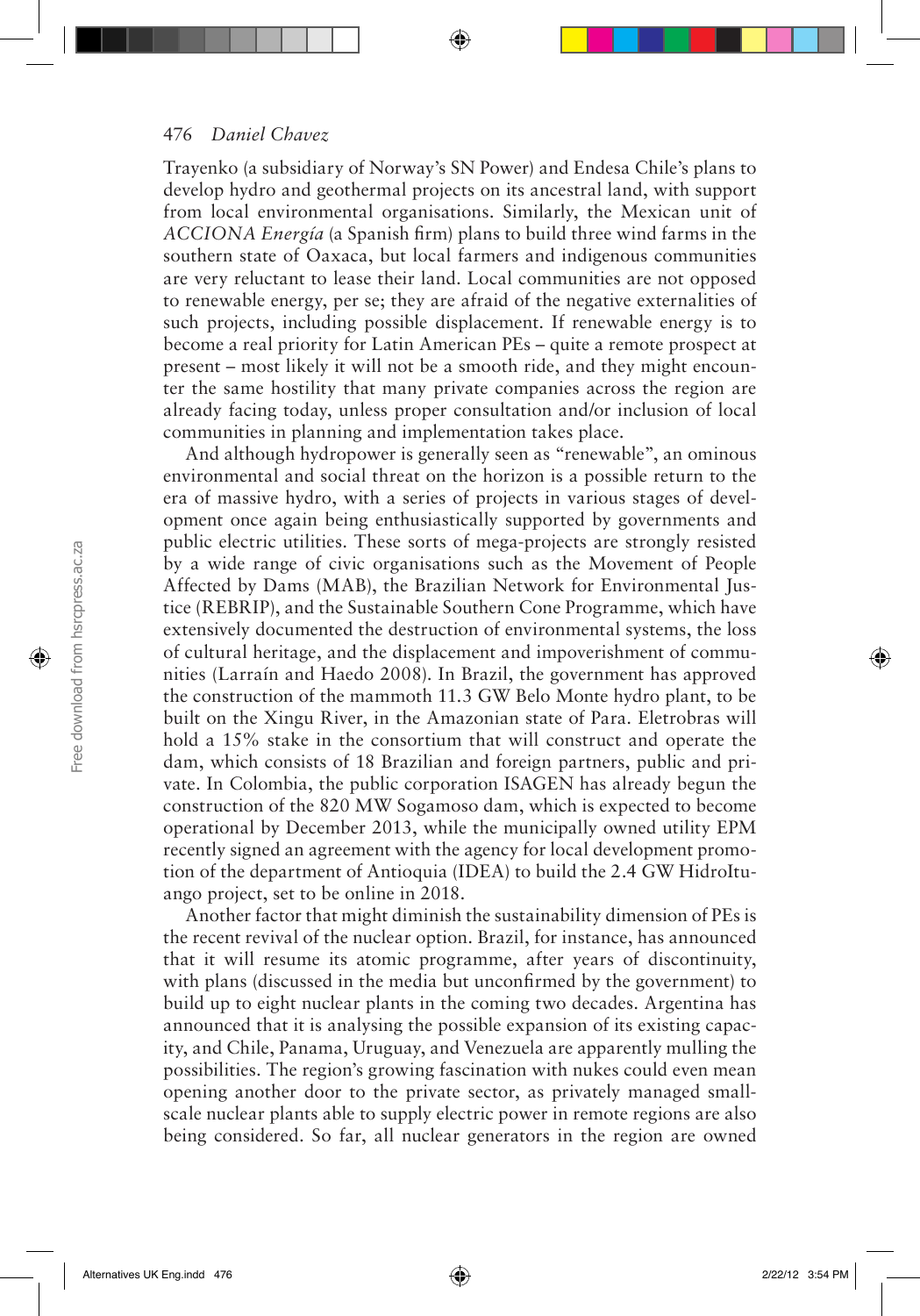and managed by the state, but because of environmental, public safety, and social concerns they are *not* presented here as an "alternative".

Finally, a positive trend in a sustainable direction is the expansion of a series of governmental initiatives focused on a more rational and sustainable use of electric power, under the broad umbrella of energy efficiency programmes (CEPAL et al., 2009). The Ecuadorian government, for instance, is launching the *Plan de Acción de Energía Sostenible para Ecuador* (PAES, Sustainable Energy Action Plan), initially conceived as a way to offset a prolonged drought, consisting of several new measures to promote efficiency and increase supply, including renewed support for wind generation.

## **Public ethos**

In an article focused on public-public partnerships (PuPs) in the water sector, Boag and McDonald (2010) discuss the meaning of the concept of "public" and present a series of concerns that are also very relevant for the analysis of current trends in the Latin American electricity sector. In particular, the article warns about the uncritical celebration of state (or "community") ownership without deeper discussion of how "public" entities are configured, the incentives and constraints that frame their operations, and the way they relate to larger public service objectives. In short, the authors refer to three concrete risks arising from corporatisation:

- the deterioration and replacement of traditional principles of the public sector, including the prioritisation of efficiency objectives ahead of equity and affordability;
- the introduction of market mechanisms and practices imported from the private sector, such as competitive bidding, cost-benefit analysis, tariff indexation, performance-targeted salaries, and demanddriven investments and the matching abandonment of principles of integrated planning, (cross)subsidisation, and supply-driven decision making;
- the change of managerial ethos, focusing on narrow and short-term financial gains and losses.

Looking at the current regional scenario, it is clear that corporatisation is indeed a fact that undermines the value of many of the public utilities mentioned in this chapter as "alternatives". The hegemonic rhetoric of the region's reformers since the mid-1990s, inspired by the experience of New Zealand and other countries that reformed their public services according to "new public management" (NPM) principles, has been that the more public companies are exposed to market governance, the less confusion and overlap there is between political and managerial responsibilities and tasks – hence, more efficiency and efficacy and less corruption and clientelism.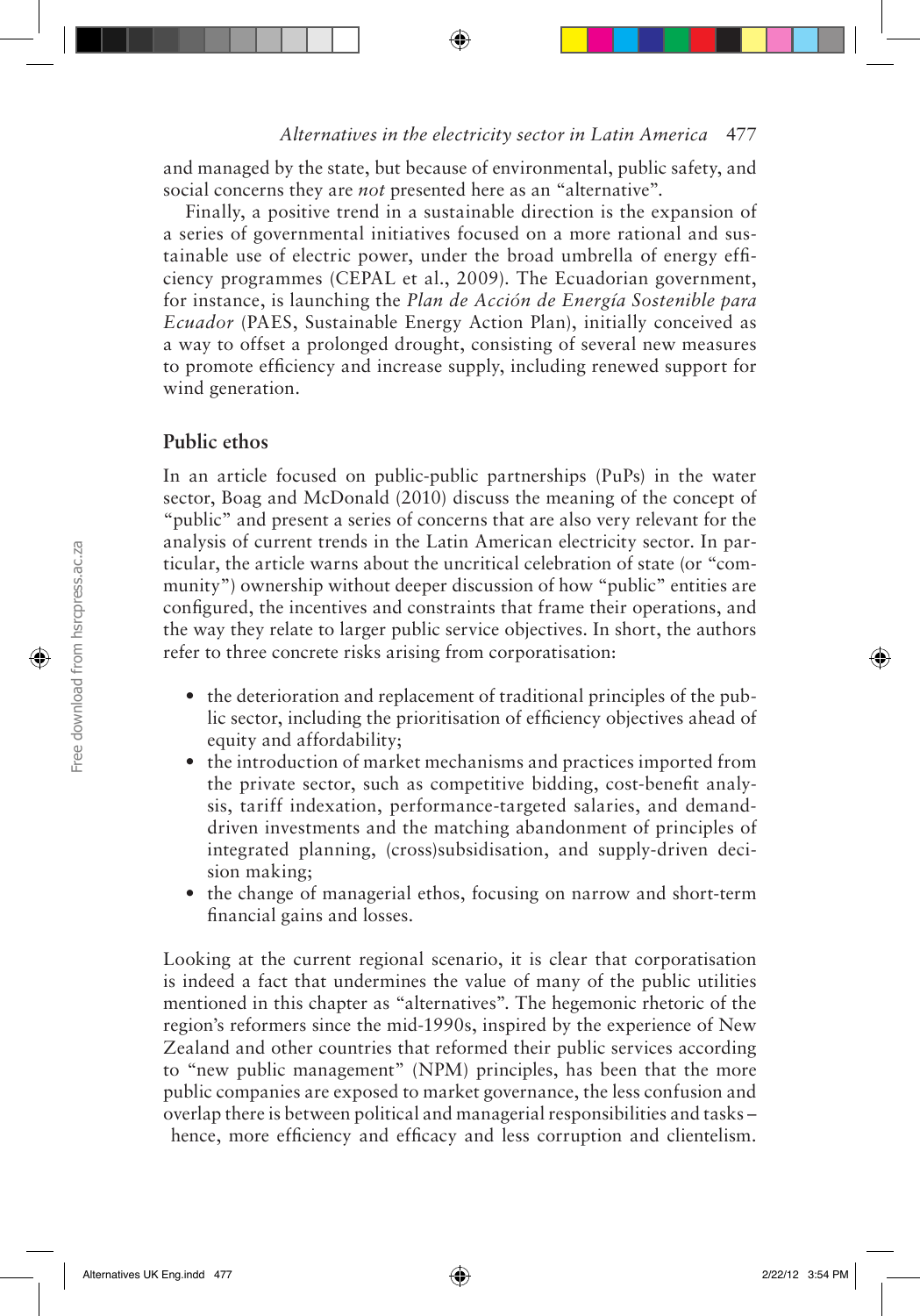In practice, however, corporatisation has often undermined control and accountability, because redefined public companies have looser institutional affiliations with the government, the Parliament, and society at large. This affects even those PEs that have managed to place themselves on top in terms of efficiency and equity, such as UTE in Uruguay. In a recent newspaper interview, Eleuterio Fernández Huidobro, a leading figure of the Uruguayan left, a former guerrilla commander and a current national senator, declared the following:

There are some companies that we believed were public enterprises, but which in fact had been privatized. We discovered that when we won the national government [in 2004]. For instance, UTE, the electric power company, is not being managed to serve the interests of the country; it is a public enterprise only in name, owned by its managers. (López San Miguel 2009, 7)

On the one hand, these declarations address a very valid and worrisome trend widespread throughout the region (i.e. the excessive "professionalisation" of public management, which leads to situations in which elected government officials and legislators exert little or no control over the managers of PEs). On the other hand, these concerns can be unfair and ungrounded, because (i) UTE's directors are indeed accountable to both the state and society and operate following the course of action established by the national government; and (ii) the Uruguayan people have mobilised on many occasions, via plebiscites and referendums, to defend the public nature of UTE and other PEs, expressing a strong identification and satisfaction with the country's state-owned companies (Oria Giordan 2006).

In the end, the characteristics and scope of corporatisation in the region depend on the specific history and political culture of each country. While some states with stronger political systems and democratic traditions – Uruguay and Costa Rica being the two clearest cases – have developed a certain style of public management that perceives public enterprises as important instruments for economic and social development, serving well-defined political goals, there are other countries in which the links between public companies and the broader institutional system are much weaker and the objectives of public utilities and other state-owned enterprises are less clear. With the rise of progressive national governments in Latin America, more countries are moving towards the first category, with the potential for previously decayed or corporatised public companies becoming real alternatives to market-driven provision of services, as components of a broader project towards national liberation and development.

A crucial question, therefore, in the current period of transition – and in some cases a transition to socialism (Raby 2006) – is whether the values and procedures associated with the old-style management of public companies match the objectives and values of the New Left governments. In Venezuela, for instance, the unions have strongly criticised the current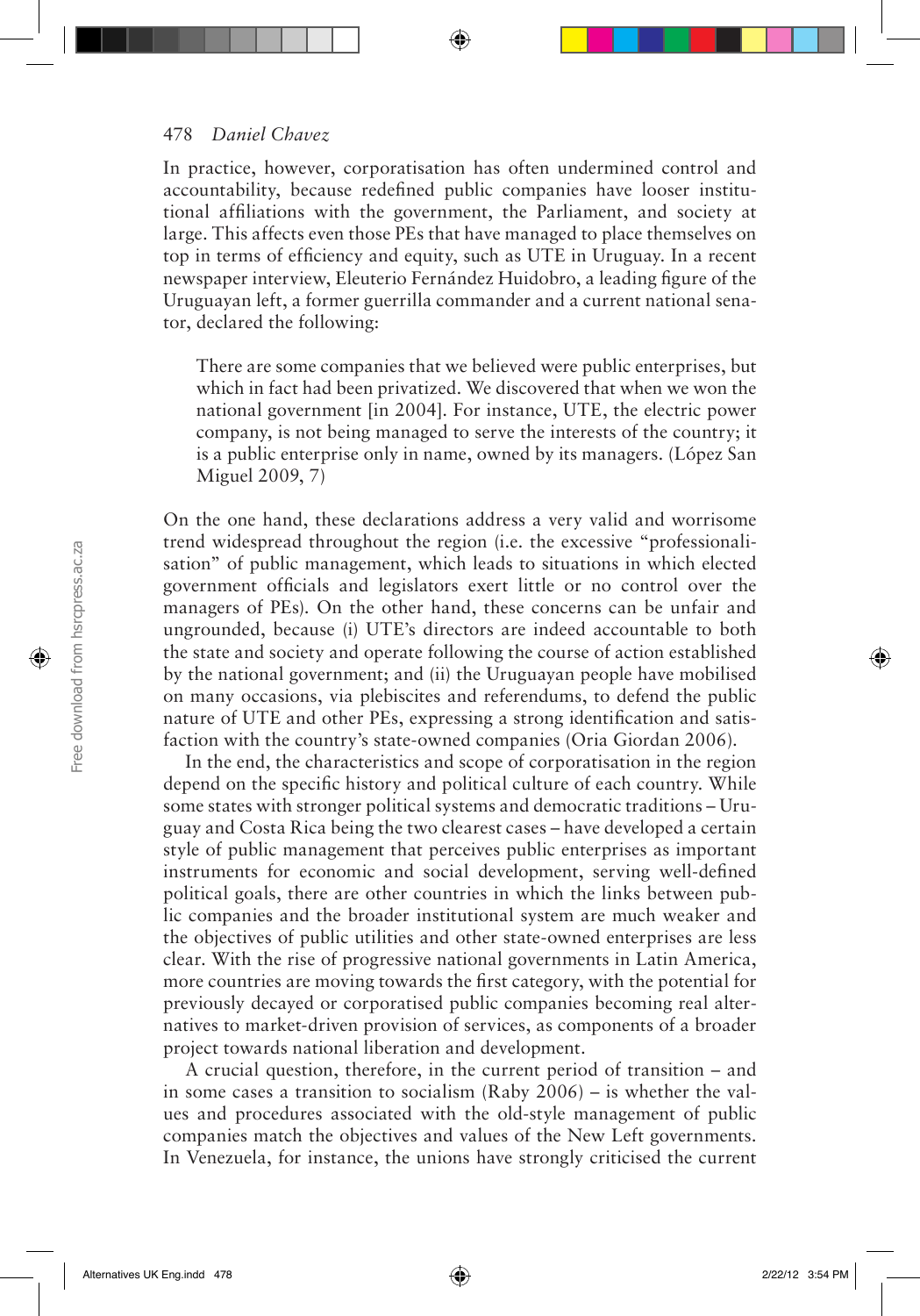administration of CORPOELEC (electricity), Cantv (telecommunications), and other PEs for keeping the old bureaucratic structures and cultures of the previous era, including a large number of managerial cadres "inherited" from the private companies that were in control before the socialist government of Hugo Chávez nationalised them. Although some of these criticisms are sustained by empirical evidence, the most radical critics tend to forget that "Rome wasn't built in a day", and that it would be unthinkable to dismantle a whole corporate structure in a period of a few months (the process of nationalisation of the two mentioned Venezuelan companies was only completed in mid-2007, and internal changes are ongoing).

Some of the worst examples of corporatisation can be observed in Colombia. The national electric enterprise, ISA, followed by municipal utilities, promoted the so-called *proceso de democratización accionaria* (shareholder democratisation process), which enable private individuals to own part of the public company as any other business opportunity. Although the state remains the majority owner, the presidency of the board of directors is granted to minority owners. Advocates of corporatisation (Millán 2006) point to the fact that ISA has on several occasions been praised by Transparency International as an example of a transparent and honest corporation. They also celebrate that ISA has become one of the region's most prosperous enterprises in financial terms, including the expansion of its portfolio to Bolivia, Ecuador, and Peru, and its participation in SIEPAC, a business investment in Central America heavily criticised by civil society organisations.

Moreover, presenting PEs as a viable alternative to marketisation does not mean assuming that they are always corruption free. Even the best examples of efficient public management can be tainted; a political crisis erupted in Costa Rica in October 2004 when a former director of ICE appeared in the national press admitting that high officials of the company, as well as a former president of the country, had received a hefty bribe from the French transnational corporation Alcatel in 2001 (Artavia Araya 2008).

Nevertheless, the resilience of the *estado empresario* (entrepreneur state) is notable. In Mexico, notwithstanding several attempts aimed at liberalising the electricity sector, CFE and LyFC (until 2009) were icons of the "big state", inherited from the Mexican Revolution and acting as bulwarks against neoliberal legislation. In Uruguay, building upon the strong ideological legacy of the welfare state built by President José Batlle y Ordóñez in the early 20th century, direct democracy mechanisms have been used to reject privatisation of practically every PE. In Costa Rica, the institutions at the core of the public electricity system have proven remarkably resistant to change, to a great extent due to resistance from multiple sectors of society.

#### **International cooperation and solidarity**

Unlike the water sector in Latin America, where some promising PuPs have emerged in the region (see Chapter 15, this volume), there are many PuPs in the Latin American power sector where profit, not solidarity, seems to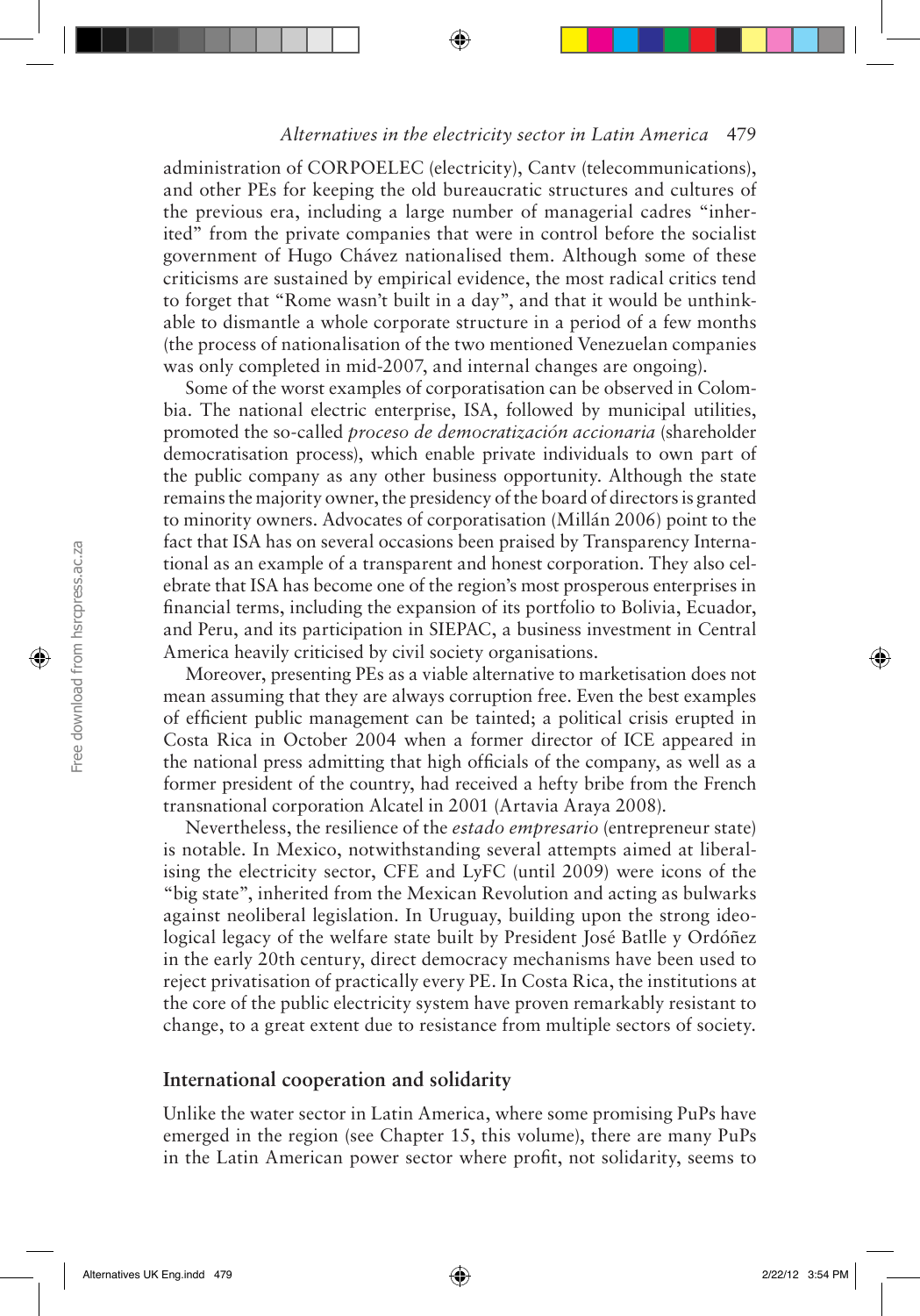be the main motivation. Regional integration is today a big challenge, particularly in the Mercosur region (the trade bloc set up by Argentina, Brazil, Uruguay, and Paraguay as founding members, and Bolivia, Chile, Colombia, Ecuador, and Peru as associate members, with the long-delayed full incorporation of Venezuela to be ratified by the Paraguayan Parliament). Binational intergovernmental agreements have already established strong links between several electricity PEs, but larger and deeper integration is increasingly seen as a way to prevent the frequent power shortages that affect most of the region. In this sense, two scenarios are foreseeable: (i) that private transnational power companies take the lead of this process, linking the different countries where they are currently doing business; and (ii) that the largest state-owned electricity companies expand to neighbouring countries and/or launch new forms of association with other PEs.

Eletrobras is actively looking for business opportunities in the region. It has announced a number of projects outside Brazil, particularly in Peru and Venezuela, and the Brazilian national development bank BNDES (one of its main shareholders) is already financing new power projects in other countries. The giant public company plans to follow the strategy previously implemented by Portuguese and Spanish corporations. President Lula has declared several times that he aspires to see Eletrobras become the Petrobras (the Brazilian state-owned energy entity, one of the world's 10 largest oil companies) of the electricity sector. The analogy openly challenges the "alternative" potential of Eletrobras, because Petrobras has been charged with behaving internationally like any other private transnational corporation, with profits being its main concern and little regard for social or environmental sustainability (León 2008).

Another clear example of the for-profit expansion of some state-owned companies across national borders is the participation of the strong Mexican (CFE), Colombian (ISA), and Costa Rican (ICE) PEs in the very controversial *Sistema de Interconexión Eléctrica de los Países de América Central*  (SIEPAC, Central American Electrical Interconnection System). This is a business endeavour led by the Spanish transnational corporation Endesa in association with several public utilities, consisting of an electricity transmission network that will interconnect Guatemala, Honduras, El Salvador, Nicaragua, Costa Rica, and Panama (Martin 2010). The programme has been criticised by non-governmental organisations, which point the finger at the social, environmental, and political implications of a very costly initiative being pushed forward without real public consultation or debate.

## **Transferability**

Previous studies about the evolution of the public sector in Latin America and elsewhere have tried to explain why some PEs are more efficient than others and have questioned the replicability of the most successful ones.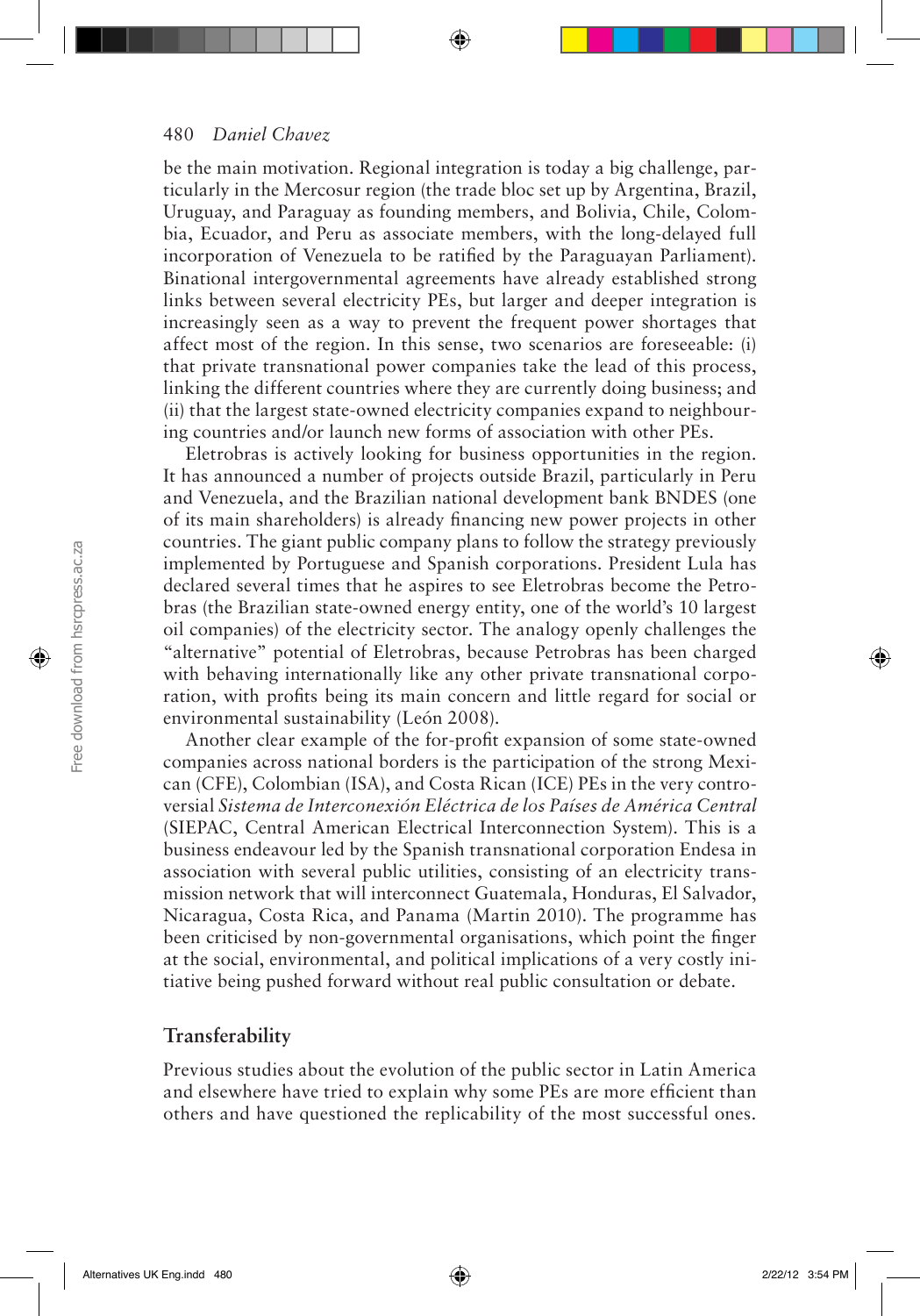The factors that contribute to higher success might be mainly related to peculiar features of concrete localities, as argued by the "new comparative economics" approach. A study published some years ago (Djankov et al., 2003) focused on the impact of different institutional arrangements for social control of managerial practices and drew attention to the importance of local legal systems, institutional patterns and cultural characteristics, condensed into what the authors call – without proposing any tangible definition – "civic capital" and "institutional possibility frontier". The authors argue that "efficient institutional design depends on specific characteristics of countries and sectors, which can only be ascertained empirically" (2003, 604).

Following such an approach, it has been argued that those societies with more plentiful "civic capital" will be prone to stronger and more efficient PEs. In the context of the electricity sector, that would explain how the Antioquian society, in Colombia, favoured the development of EPM, while Costa Rica and Uruguay – two countries often referred to as Latin America's most democratic and institutionally robust – favoured the development of ICE and UTE, respectively. Without accepting the full and rather simplistic argumentation offered by the proponents of the "civic capital" idea,<sup>3</sup> our own research supports the proposition that the specific social, economic, and political context surrounding each experience has been a strong enabling factor in the development of robust and efficient PEs in the three concrete cases mentioned above. The experience of EPM, in particular, shows a combination of positive results produced by the synergy of the rent generated by hydropower resources and the human resources that have allowed it to be properly exploited and developed, as well as the strong citizens' control over the company's governance, which would prevent the opportunistic takeover of management by the political class. Similar favourable conditions can be also observed in at least two other successful experiences: the national public corporation ICE in Costa Rica and the regional company COPEL in the state of Parana, Brazil.

Another factor that should not be dismissed when the transferability of positive developments in the state-owned electricity sector is discussed is the profound national pride associated with some PEs. In Costa Rica, popular discontent blew up in the year 2000, including road blockades and large demonstrations throughout the country, in reaction to a legislative proposal that would have eventually privatised ICE (Hoffmann 2007, Frajman 2009). Similarly, Uruguay's relatively small size, the existence of a long and strong statist tradition, and the extended use of direct democracy mechanisms (referendums and plebiscites) to resolve conflicts on issues of fundamental importance for the country help explain the characteristics and rhythms of the unusually stubborn defence of UTE and other PEs (Bergara et al., 2006, Dubrovsky and Ruchansky 2010).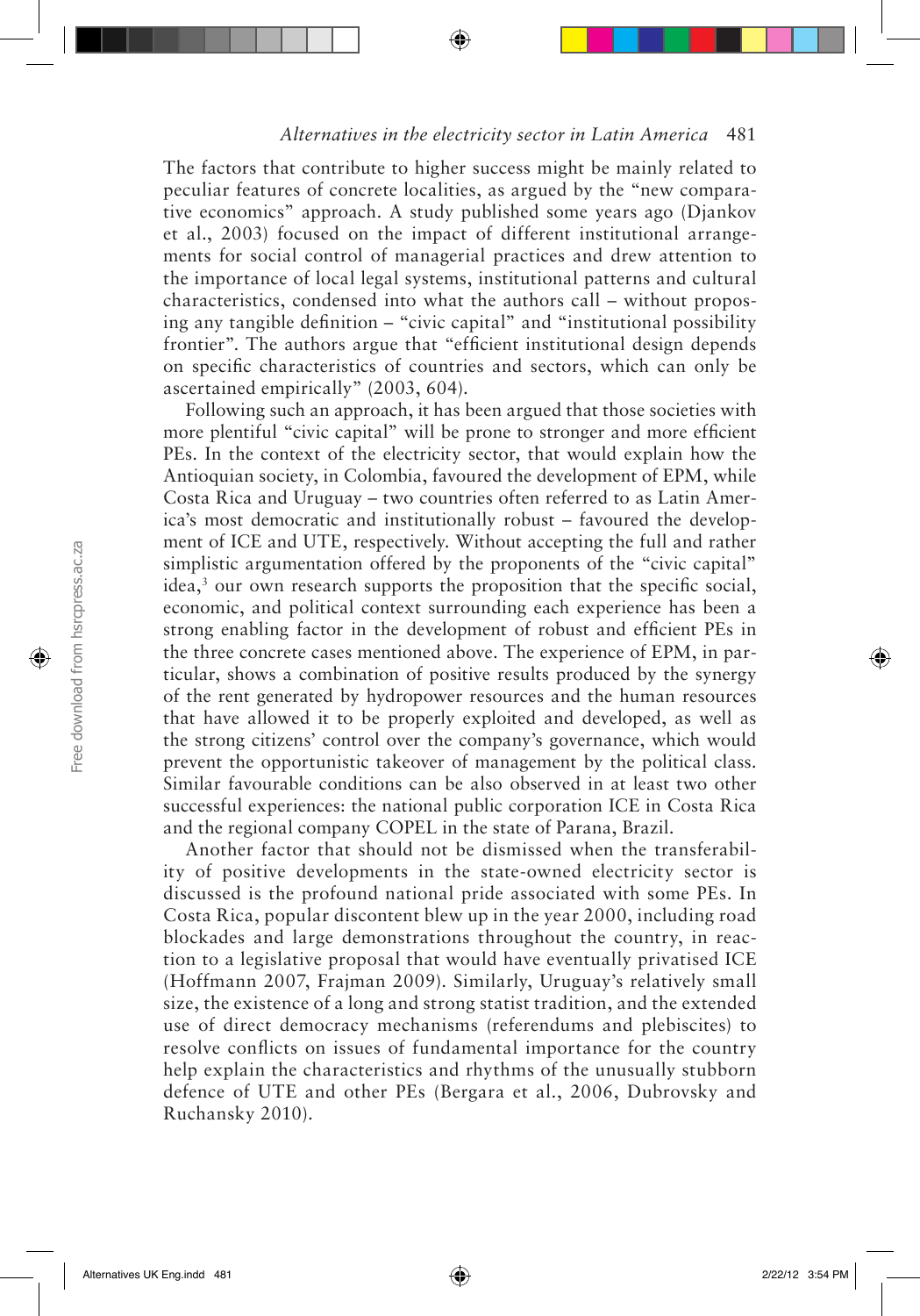#### **CONCLUSION**

Although the most relevant alternative to market-driven provision of electricity in Latin America is the PE, none of them are "chemically pure" in terms of being acceptable alternatives to privatisation. Nonetheless, the region has a long and rich tradition of successful PEs, and despite pressures from neoliberal advocates to get rid of them, few countries have dismantled them completely, creating in many cases a grey area between companies still under tight public control and wholly privatised ones. Across Latin America, the crucial question is how governments and civil society can wield political control over public companies that are going through a process of corporatisation, transforming them into an effective tool for economic and social development in sustainable and equitable ways.

To try to answer this question it is necessary to note that a state apparatus is an intrinsically contradictory system, where different units not only seek to maximise a simple set of goals but are also required to compromise between conflicting objectives, interests, and values. This means that the managers of state-owned companies are permanently confronted by tensions and dilemmas to which there is no simple solution. Many public companies responsible for the provision of electricity services across the region are now highly corporatised, having adopted the core principles of new public management and other market-oriented ideas that make them hard to distinguish from private firms. Nevertheless, for as long as public entities remain under state ownership they are accountable to the government and society – at least in theory – and there are possibilities to reclaim them. There is an intrinsic connection between public ownership and the purpose of essential public services such as electricity, water, education, and health, which is broken when they are privatised.

As we have observed, many public companies have been operating under the continuous threat of privatisation and/or subject to the neglect of governments, political parties, and even trade unions, which have caused the deterioration or stagnation of service delivery. Faced with this situation, there is a clear need to concentrate on strengthening existing public entities, even those currently corporatised, by using whatever means available at practical and policy levels. This might involve further critical research, advocacy, and intellectual support to campaigns already initiated by labour and other social organisations. At the same time, it is necessary to work on creating awareness and changing the mindset of public managers, user organisations, trade unions, and other relevant stakeholders, seeking to make them more open to change their old approaches and think anew, beginning with the revival of the public service ethos and an increased role for workers in the day-to-day administration and long-term planning of the power sector.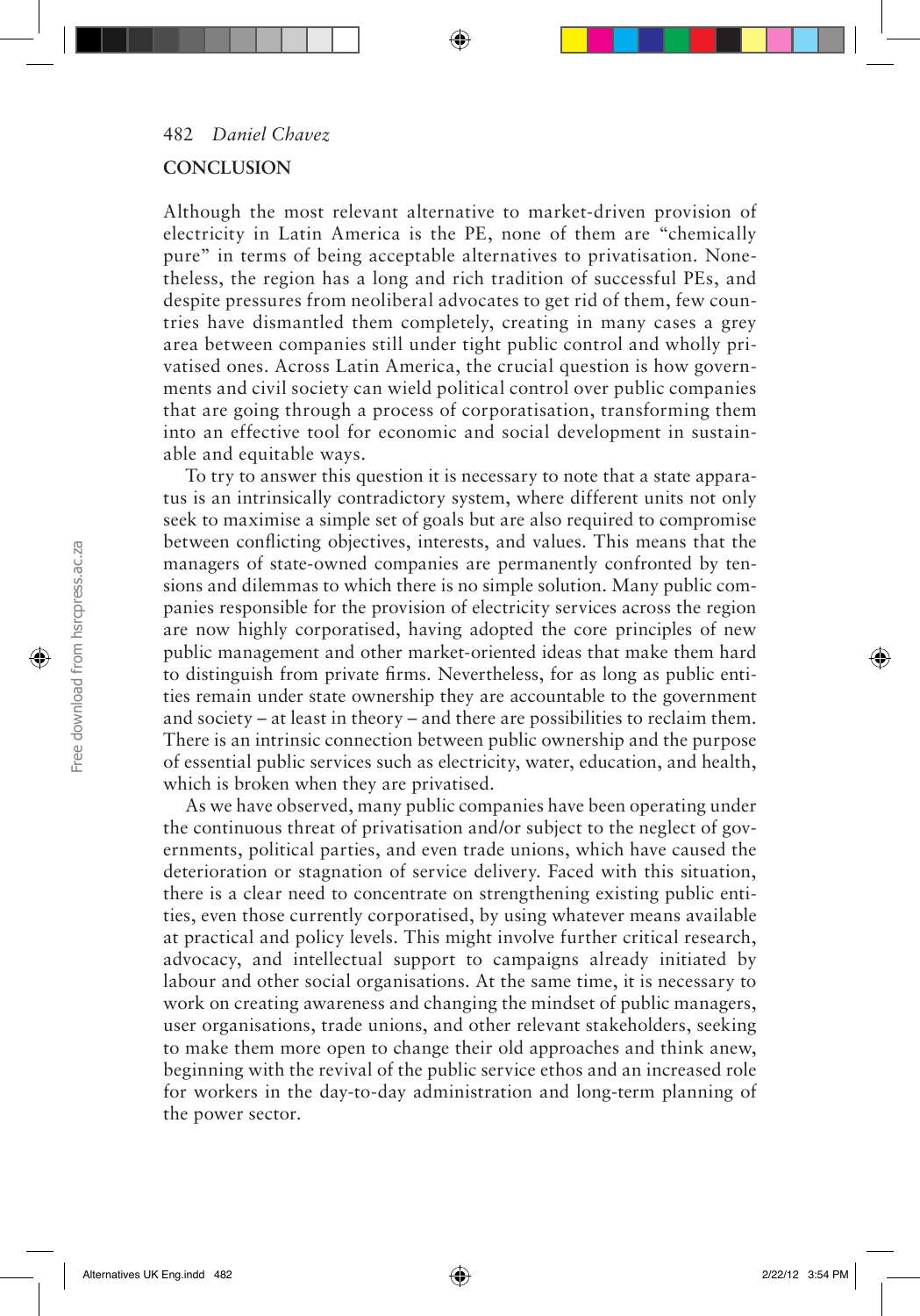Another kind of public service is in the making in Latin America. Unfortunately, change in the electricity sector is still not as obvious as in the water sector, but there are positive precedents and good prospects for future development. A new type of convergence between New Left governments, and the interests and proposals of social movements, community groups, and committed researchers has revealed that reclaiming the state is a very viable option in the region. Moreover, experiences such as participatory budgeting in Brazil, Uruguay, and other Latin American countries (Chavez 2004, Chavez and Goldfrank 2004, Goldfrank and Schrank 2009), the *mesas técnicas* of water, energy, and telecommunications in Venezuela, and several other innovations in public management based on citizens' participation have demonstrated that "people's knowledge" rooted in experience can be as important and needed as that of the "experts" in order to rebuild public services in the region. There is a critical mass of new and good ideas already available for public sector policy makers and administrators looking for democratic approaches to public management specific to the challenges of power provision, and which confronts the by now not-so-new NPM ideas.

If the processes of reconstruction and development in countries run by "New Left" or "progressive" forces evolve in a positive direction, the reorganisation of public companies in these and other countries of the region might also respond to external pressure, as has happened before. During the past two decades many Latin American countries embraced international norms and beliefs about how a public company should be organised and run, simply because these had become the hegemonic doctrine. Nowadays, another isomorphic trend is evolving in the region, and the expansion of progressive new models for public service management in countries governed by the New Left may lead to the extension of a counter-hegemonic ideological climate and create pressure towards similar reforms and deeper structural change across the region.

Not everything in the current situation of Latin American PEs is positive progressive, or constitutes a real alternative to marketisation. There is plenty of room for improvement and change, but the available options cannot mean swinging back the pendulum of history to the "golden age" of development of state-owned public utilities because the objective and subjective conditions that existed between the 1940s and 1970s no longer exist. Nevertheless, the experiences of several national and subnational companies from across the region demonstrate that PEs can certainly be a real and viable alternative to the privatisation of the power sector. Good or bad performance in provision of electrical services is very much related to the commitment of managers and workers and the resources that they can access to perform their tasks. Performance is not determined solely by the nature of ownership and management in terms of private versus public, as the neoliberals have argued for over three decades.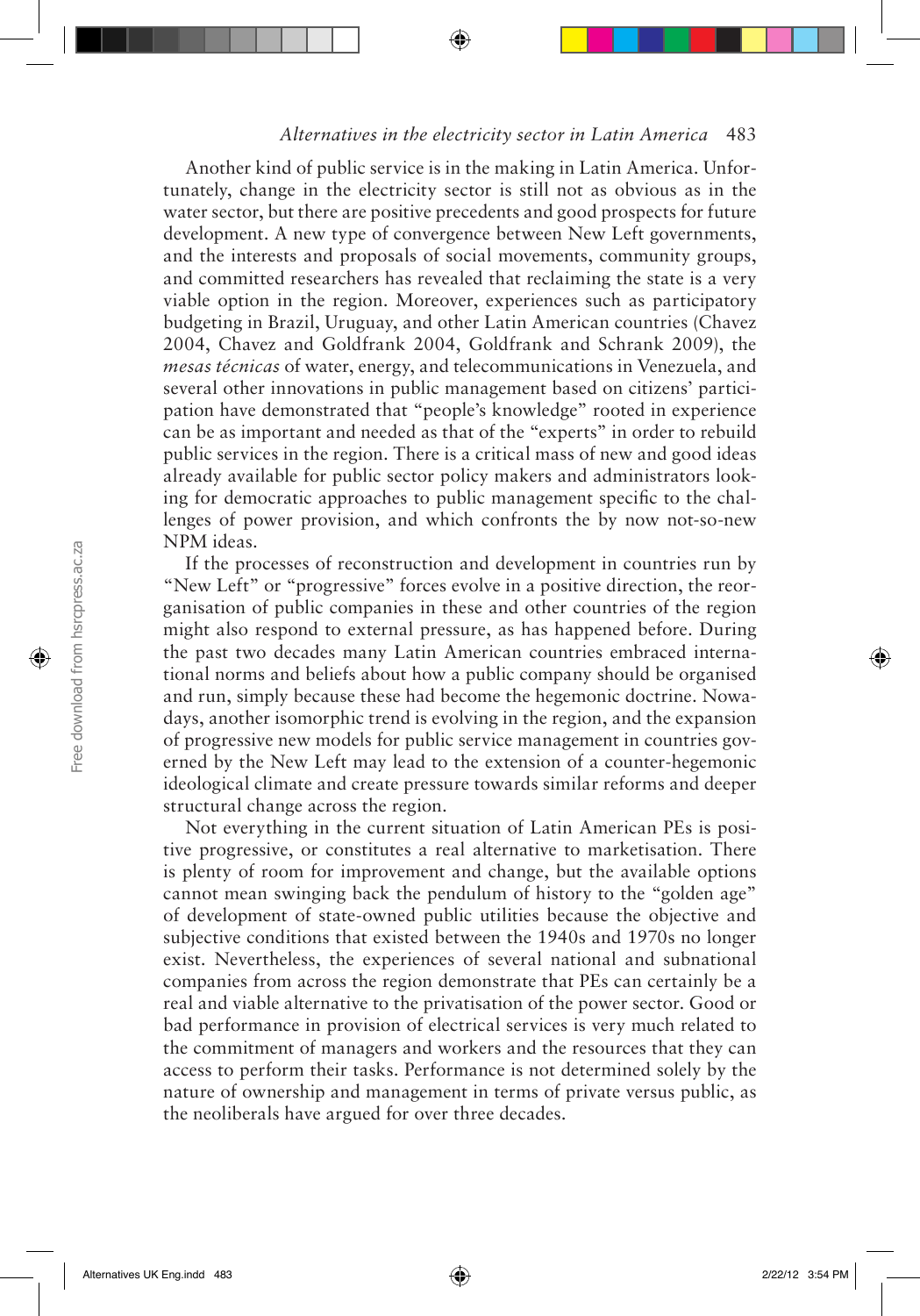## **NOTES**

- 1. The author benefited from the valuable assistance of four researchers working on public services reform in Latin America: Pablo Bertinat (Taller Ecologista, Argentina), who focused on the Southern Cone; Claudia Torelli (REDES, Uruguay, currently based at Tufts University in the US), who conducted research on Central America; Sara Forch (TNI, based in Barcelona), and Tatiana Roa (CENSAT Agua Viva, Colombia), who researched the Andean region.
- 2. The so-called New Model was designed by a working group created by the PT during the presidential campaign of 1992 to respond to the huge electricity crisis inherited from previous governments and to come up with innovative ideas. The group consisted of experts from the public electric utilities and academics based at public universities. The model proposes a new public-private mix. "If public sector utilities are significantly less efficient than private sector ones, they will not be able to match private sector offers without incurring losses. If the private sector bids too high, the public sector will be able to undercut them" (Tankha 2010, 192).
- 3. The notion of "civic capital" derives from the much used and abused concept of "social capital". For a comprehensive discussion of the ideological profile and shortcomings of the "social capital" approach, see Fine 2010.

## **REFERENCES**

- Andrés, L.A, Diop, M. and Guasch, J.L. 2007. Un balance de las privatizaciones en el sector infraestructura. *Nueva Sociedad* 207: 113–129.
- Artavia Araya, F. 2008. Decisiones públicas, beneficios privados. Consideraciones teóricas en torno a la corrupción. *Revista de Ciencias Sociales* 119: 13–26.
- Baer, W. and McDonald, C. 1998. A return to the past? Brazil's privatization of public utilities: The case of the electric power sector. *Quarterly Review of Economics and Finances* 38(3): 503–523.
- Bárcena, A., Grynspan, R. and Lagos Escobar, R. 2009. Foreword. In *Contribution of energy services to the Millennium Development Goals and to poverty alleviation in Latin America and the Caribbean*. Santiago: Economic Commission for Latin America and the Caribbean (ECLAC), United Nations Development Programme (UNDP), and Club de Madrid.
- Barrett, P., Chavez, D. and Rodriguez-Garavito, C. (Eds). 2008. *The new Latin American left: Utopia reborn*. London: Pluto Press.
- Bastidas Colinas, S. 2009 ¡Se fue la luz! *El País,* Madrid, 12 October.
- Belt, J. 2009. *The electric power sector in Cuba: Potential ways to increase efficiency and sustainability*. Washington, DC: United States Agency for International Development (USAID).
- Bergara, M., Pereyra, A., Tansini, R., Garce, A., Chasquetti, D., Buquet, D. and Moraes, J.A. 2006. *Political institutions, policymaking processes, and policy outcomes: The case of Uruguay*. Washington, DC: Inter-American Development Bank.
- Birdsall, N. and Nellis, J. 2002. *Winners and losers: Assessing the distributional impact of privatization*. Washington, DC: Center for Global Development.
- Boag, G. and McDonald, D. 2010. A critical review of public-public partnerships in water services. *Water Alternatives* 3(1): 1–25.
- Bouille, D. and Wamunkoya, N. 2003. Power sector reform in Latin America: A retrospective analysis. In Wamunkoya, N. (Ed.), *Electricity reforms: Social and*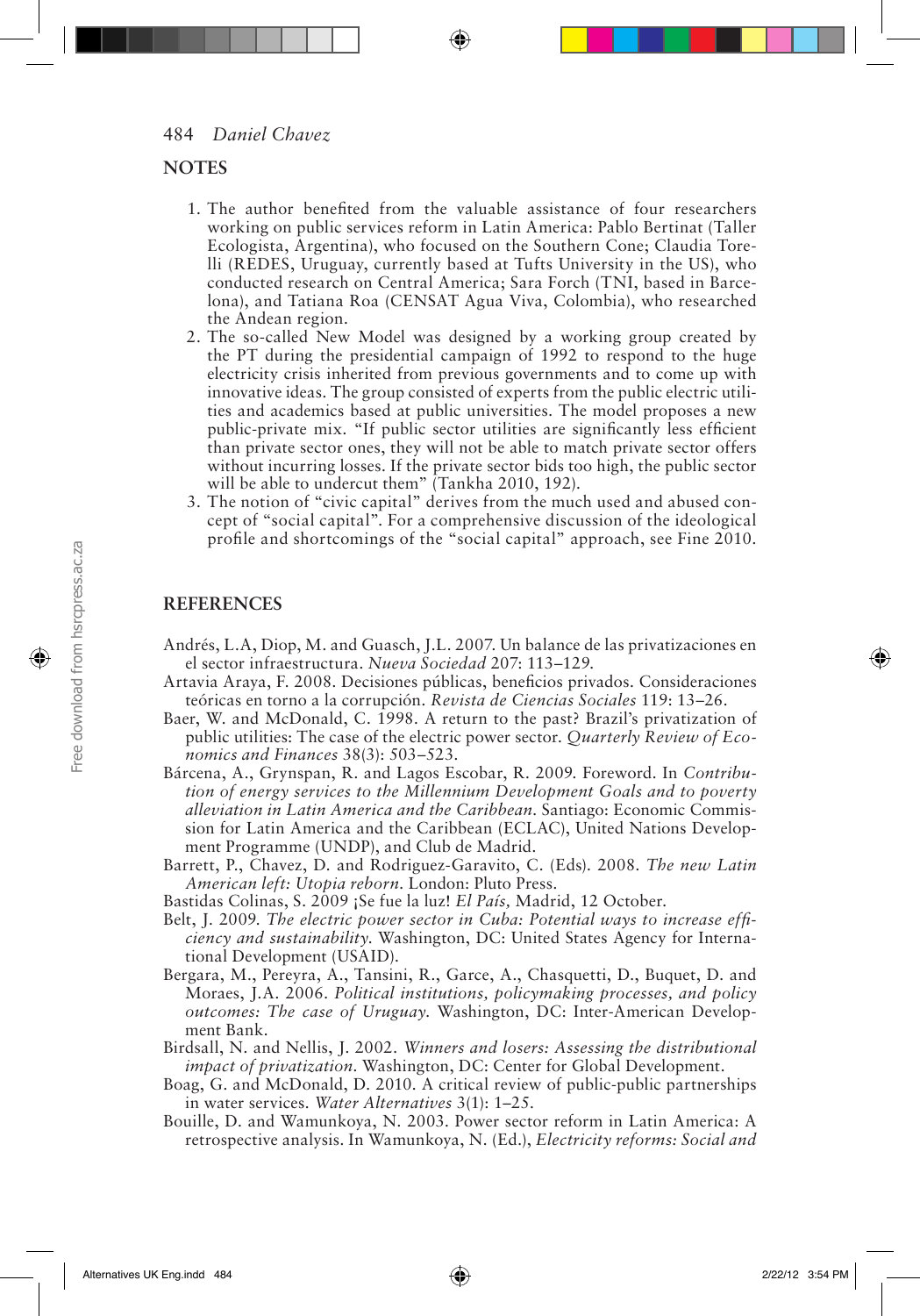*environmental challenges*, pp. 99–115. Roskilde: United Nations Environment Programme (UNEP).

- *Brecha*. 2010. Evo nacionaliza y se enfrenta a sindicatos. 7 May.
- Brennan, J.P. 1995. Industrial sectors and union politics in Latin American labour movements: Light and power workers in Argentina and Mexico. *Latin American Research Review* 30: 39–68.
- CEPAL, OLADE and GTZ. 2009. Situación y perspectivas de la eficiencia energética en América Latina y El Caribe. Santiago: Comisión Económica para América Latina y el Caribe (CEPAL), Organización Latinoamericana de Energía (OLADE), and Deutsche Gesellschaft für Technische Zusammenarbeit (GTZ).
- Chavez, D. 2002. *Lights off! Debunking the myths of power liberalisation*. Amsterdam: Transnational Institute (TNI).
- . 2004. *Polis and demos: The left in municipal governance in Montevideo and Porto Alegre*. Utrecht: Institute of Social Studies (ISS) and Shaker Publishers.
- Chavez, D. and Goldfrank, B. (Eds). 2004. *The left in the city: Progressive and participatory local governments in Latin America*. London: Latin America Bureau.
- Checchi, D., Florio, M. and Carrera, J. 2009. Privatisation discontent and utility reform in Latin America. *Journal of Development Studies* 45(3): 333–350.
- Corporación Latinobarómetro. 2009. *Informe 2009*. Santiago: Corporación Latinobarómetro.
- De la Garza Toledo, E. 2003. Mexican trade unionism in the face of political transition. In Keister, L.A. (Ed.), *Labour revitalization: Global perspectives and new initiatives*. Bingley: Emerald Group Publishing.
- Dias Leite, A. 2007. *A energia do Brasil*. Rio de Janeiro: Elsevier.
- Djankov, S., Glaeser, E., LaPorta, R., Lopez de Silanes, F. and Shleifer, A. 2003. The new comparative economics. *Journal of Comparative Economics* 31: 595–619.
- Dubrovsky, H. and Ruchansky, B. 2010. *El desarrollo y la provisión de servicios de infraestructura: La experiencia de la energía eléctrica en Uruguay en el período 1990–2009*. Santiago: Comisión Econonómica para América Latina y el Caribe (CEPAL).
- Fine, B. 2010. *Theories of social capital: Researchers behaving badly*. Pluto Press.
- Foster, V. and Yepes, T. 2006. *Is cost recovery a feasible objective for water and electricity? The Latin American experience*. Washington, DC: World Bank.
- Frajman, E. 2009. Information and values in popular protests: Costa Rica in 2000. *Bulletin of Latin American Research* 28(1): 44–62.
- Gilbertson, T. and Reyes, O. 2009. *Carbon trading: How it works and why it fails*. Uppsala: Dag Hammarskjöld Foundation.
- Goetz, A.M. and Gaventa, J. 2001. *Bringing citizen voice and client focus into service delivery*. Brighton: Institute of Development Studies (IDS), University of Sussex.
- Goldemberg, J. 2009. Renewable energy in Latin America and the Caribbean. *Enerlac* 1(1): 16–18.
- Goldfrank, B. 2007. Lessons from Latin America's experience with participatory budgeting. In Shah, A. (Ed.), *Participatory budgeting*, pp. 91–126. Washington, DC: World Bank Institute.
- Goldfrank, B. and Schrank, A. 2009. Municipal neoliberalism and municipal socialism: Urban political economy in contemporary Latin America. *International Journal of Urban and Regional Research* 33(2): 443–462.
- GTZ (Gesellschaft für Technische Zusammenarbeit). 2007. *Energy-policy framework conditions for electricity markets and renewable energies: 23 country analyses*. Eschborn: Deutsche GTZ, Division Environment and Infrastructure.
- Hall, D. 2007. *Electricity companies in Latin America 2007*. London: Public Services International Research Unit (PSIRU), University of Greenwich.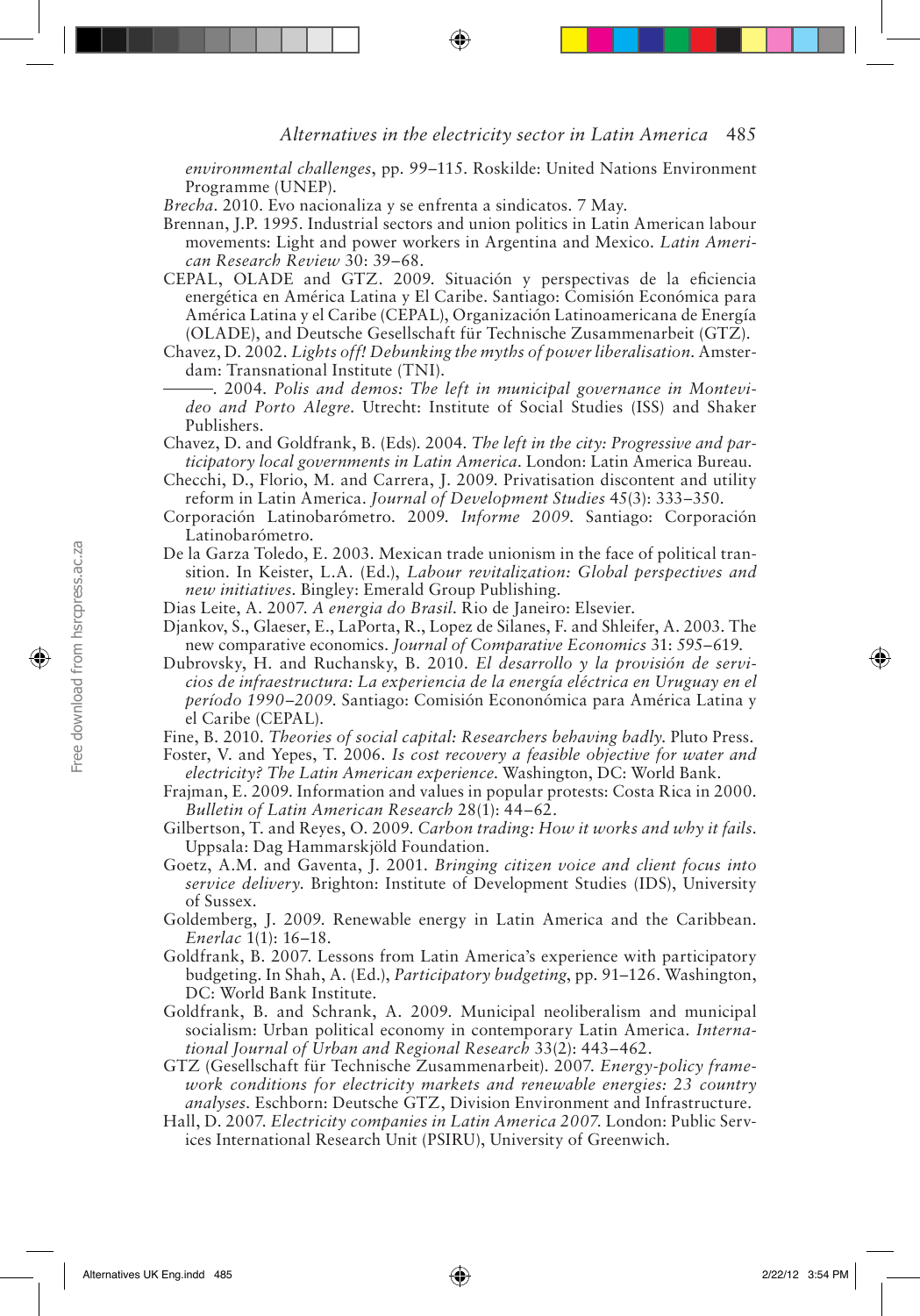#### 486 *Daniel Chavez*

- Hall, D., Thomas, S. and Corral, V. 2009. *Global experience with electricity liberalisation*. London: Public Services International Research Unit (PSIRU), University of Greenwich.
- Hamaguchi, N. 2002. Will the market keep Brazil lit up? Ownership and market structural changes in the electric power sector. *Developing Economies* 40(4): 522–552.
- Hoffmann, B. 2007. *Why reform fails: The "politics of policies" in Costa Rican telecommunications liberalization*. Working Paper. Hamburg: German Institute of Global and Area Studies/Leibniz-Institut für Globale und Regionale Studien (GIGA).
- International Energy Agency, 2009. World Energy Outlook 2010. IEA: Paris.
- Kariuki, M. and Schwartz, J. 2005. *Small-scale private service providers of water supply and electricity: A review of incidence, structure, pricing and operating characteristics*. Washington, DC: World Bank.
- Lanciotti, N.S. 2008. Foreign investments in electric utilities: A comparative analysis of Belgian and American companies in Argentina, 1890–1960. *Business History Review* 82(3): 503–528.
- Larraín, S. and Haedo, M.P. (Eds). 2008. *Política energética en América Latina: Presente y futuro. Críticas y propuestas de los pueblos*. Santiago: Programa Chile Sustentable.
- León, A. 2008. *Petrobras en Centroamérica: El caso de los agrocombustibles*. Guatemala City: Centro de Estudios Políticos Alternativos (CEPA).
- López Maya, M. 2009. Innovaciones participativas y poder popular en Venezuela. *Umbrales de América del Sur* (6): 115–126.
- López San Miguel, S. 2009. Eliminamos pobreza pero aún falta (interview with Eleuterio Fernández Huidobro). *Página* 12, Buenos Aires, 11 October.
- Marques, G.L. 1997. *Restructuring the Brazilian electrical sector*. Washington, DC: Instituto Cultural Minerva, Institute of Brazilian Issues, George Washington University.
- Martin, J. 2010. *Central America electric integration and the SIEPAC project: From a fragmented market toward a new reality*. Miami: Center for Hemispheric Policy, University of Miami.
- Matos, V. 2010. Plan Quinquenal. La UTE entre el carbon y el gas natural. *La Diaria* (*Energia* 32), 29 June, p. 3.
- Millán, J. 2006. *Entre el mercado y el estado: Tres décadas de reformas en el sector eléctrico de América Latina*. Washington, DC: Banco Interamericano de Desarrollo.
- Neira, M. and Vandeweerd, V. 2009. Foreword. In UNDP and WHO, *The energy access situation in developing countries: A review focusing on the least developed countries and sub-Saharan Africa*, p. i. New York: United Nations Development Programme (UNDP) and World Health Organization (WHO).
- OLADE. 2008. *Informe de estadísticas energéticas 2007.* Quito: Organización Latinoamericana de Energía (OLADE).
- Oria Giordan, S.E. 2006. Referéndum y proceso de privatización de empresas públicas en Uruguay. Paper presented at the XI Congreso Internacional del CLAD sobre la Reforma del Estado y de la Administración Pública, Guatemala City, Guatemala, 7–10 November.
- Poveda, M. 2004. *Competencia en mercados energéticos: Una evaluación de la restructuración de los mercados energéticos en América Latina y el Caribe*. Quito: Latin American Energy Organization (OLADE), Canadian International Development Agency (CIDA) and University of Calgary.
- Raby, D.L. 2006. *Democracy and revolution: Latin America and socialism today*. London: Pluto Press.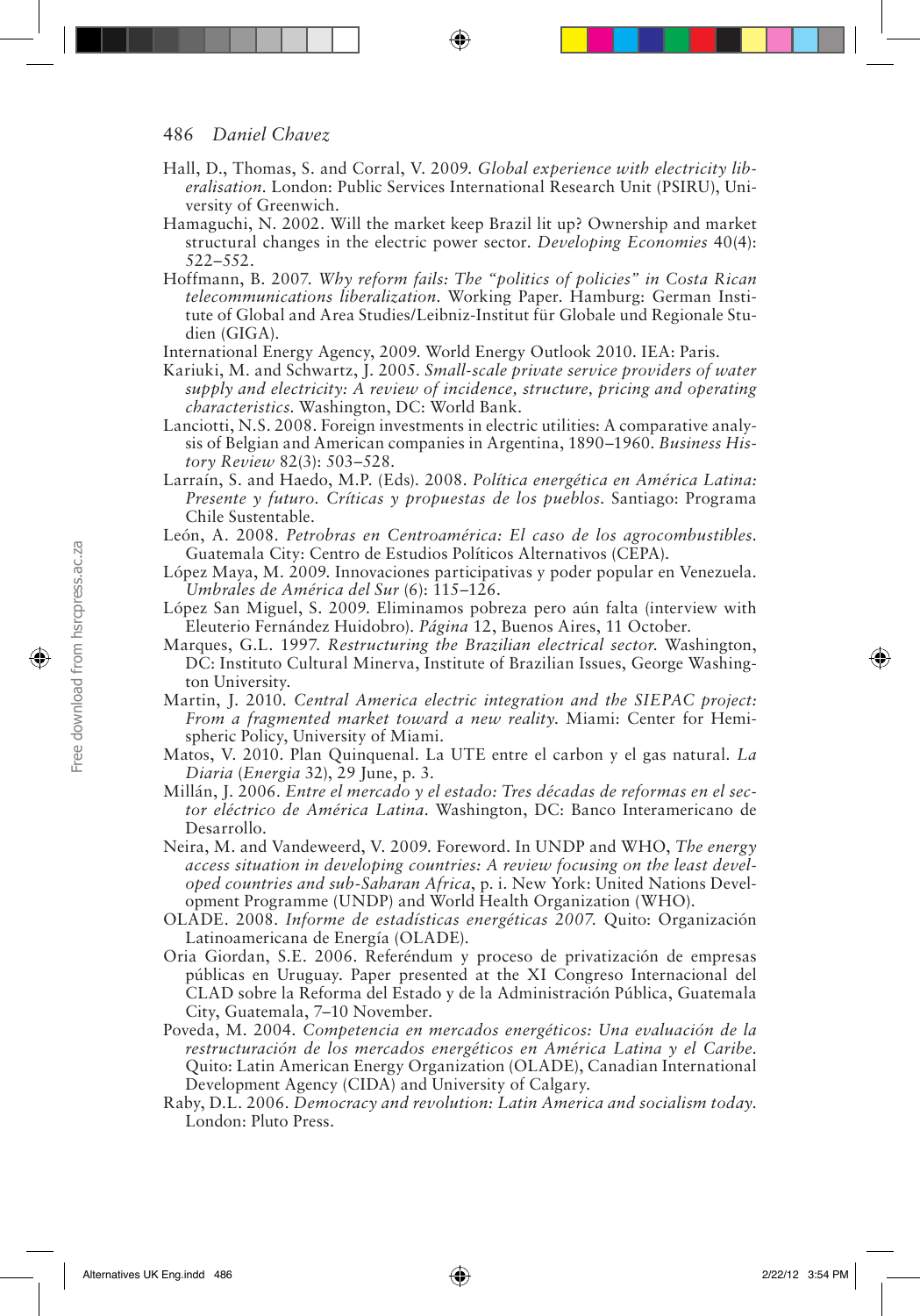- Ramesh, M. and Araral, E. 2010. Introduction: Reasserting the role of the state in public services. In Ramesh, M., Araral, E. and Wu, X. (Eds), *Reasserting the public in public services: New public management reforms*, pp. 1–16. London: Routledge.
- Reséndiz Núñez, D. (Ed.). 1994. *El sector eléctrico en México*. Mexico, DF: Fondo de Cultura Económica.
- Rodríguez, G.R. 1994. Evolución de la industria eléctrica en México. In Reséndiz Núñez, D. (Ed.), *El sector eléctrico en México*, pp. 15–42. Mexico, DF: CFE and FCE.
- Rondinelli, D.A. 2008. Can public enterprises contribute to development? A critical assessment and alternatives for management improvement. In UNDESA, *Public enterprises: Unresolved challenges and new opportunities. Publication based on the Expert Group Meeting on Re-inventing Public Enterprise and their Management. 27–28 October 2005*, pp. 21–42*.* New York: United Nations, Division for Public Administration and Development Management, Department of Economic and Social Affairs.
- Rozas Balbontín, P. 2009. *Crisis económica y enérgetica en América Latina: Su impacto en las operadoras españolas*. Santiago de Chile: Comisión Econonómica para América Latina y el Caribe (CEPAL).
- Sheinbaum Pardo, C. 2009. Ilegalidades y mentiras de la extinción de LFC. *La Jornada*, 16 October.
- Tankha, S. 2010. Lessons from three generations of Brazilian electricity reforms. In Ramesh, M., Araral, E. and Wu, X. (Eds), *Reasserting the public in public services: New public management reforms*, pp. 178–196. London: Routledge.
- Tendler, J. 1968. *Electric power in Brazil: Entrepreneurship in the public sector*. Cambridge, MA: Harvard University Press.
- Thomas, S. 2009a. *Corporate policies in the EU energy sector*. London: Public Services International Research Unit (PSIRU), University of Greenwich.
- . 2009b. *Energy Planning in Brazil*. London: Public Services International Research Unit (PSIRU), University of Greenwich.
- Valdes, J.G. 2008. *Pinochet's economists: The Chicago School of Economics in Chile*. Cambridge: Cambridge University Press.
- Varela Barrios, E. 2008. El impacto de la mercantilización de los servicios públicos sobre las empresas estatales del sector. *Semestre Económico* 11(22): 91–109.
- Wilde-Ramsing, J. and Steinweg, T. 2010. *Down to the wire: The impact of transnational corporations on sustainable electricity provision in developing countries: Case studies in Argentina and Peru*. Amsterdam: SOMO, Centre for Research on Multinational Corporations.
- Zilocchi, G. 1998. Autogestión social de obras y servicios públicos locales: Lo "público no estatal" a partir de un estudio de caso en la ciudad de Córdoba, Argentina. In Bresser Pereira, L.C. and Cunill Grau, N. (Eds), *Lo público noestatal en la reforma del estado*. Buenos Aires: Centro Latinoamericano de Administración para el Desarrollo (CLAD) and Editorial Paidós.

#### **INTERVIEW**

Martín Esparza, Secretary General of the Mexican Electrical Workers' Union (SME).